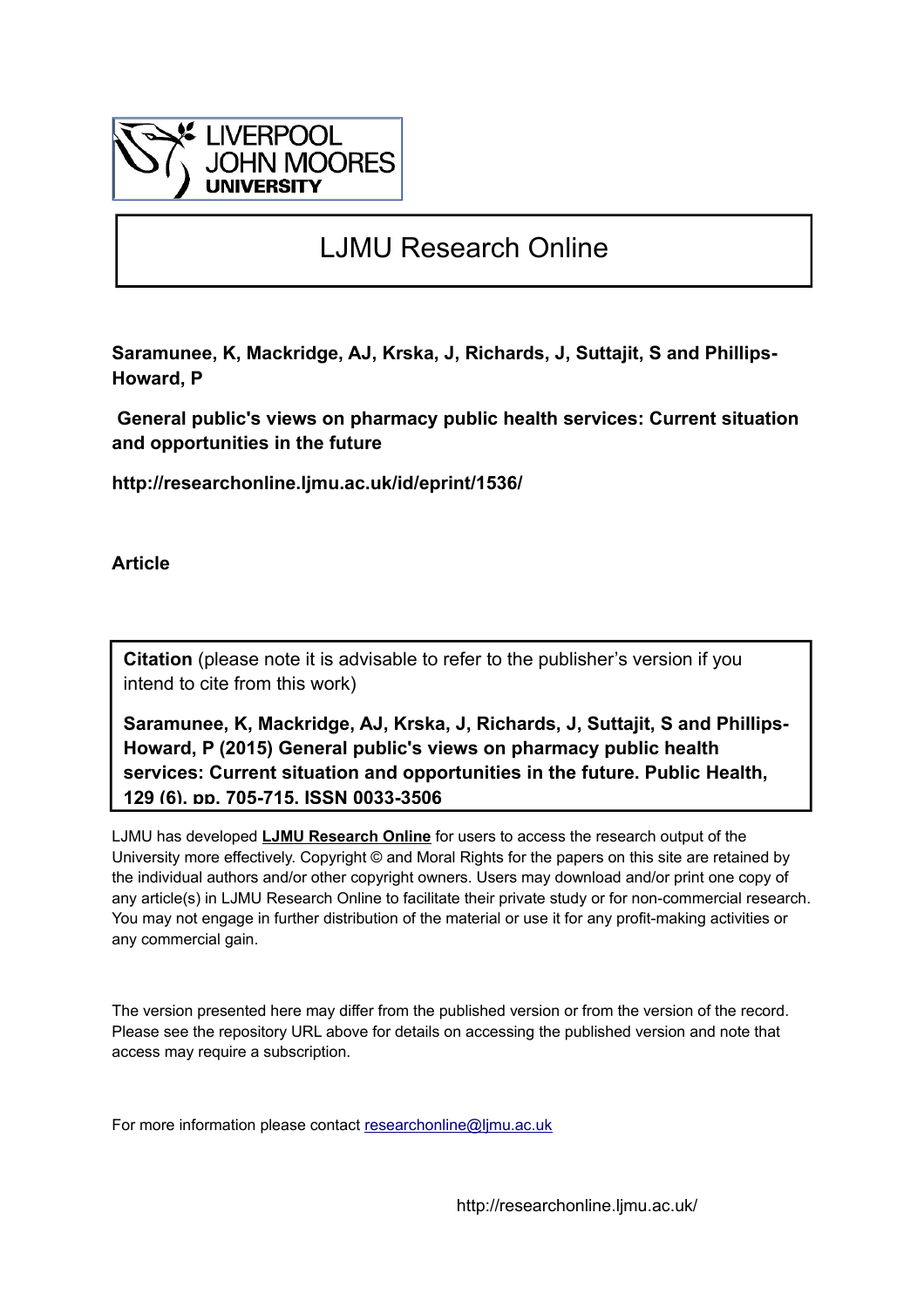#### **TITLE**

General public's views on pharmacy public health services: Current situation and opportunities in the future

#### **ABSTRACT**

**Objectives**: To explore the experience of and willingness to use seven pharmacy public health services related to cardiovascular risk among the general public in England.

**Study design**: Mixed-method study

**Methods**: A mixed methods study, involving a cross-sectional survey using multiple distribution methods followed by a focus group discussion (FGD) with a sample of survey respondents.

**Results**: From 3,596 approachable individuals, 908 questionnaires were completed, (response rate 25.3%). Few respondents (2.1-12.7%) had experienced any of the seven pharmacy public health services. About 40% stated they would be willing to use health check services, fewer (9.3-26.3%) were willing to use advisory services. More females, frequent pharmacy users and those in good health were willing to use services in general (*P*<0.05). Smokers, overweight individuals and those with alcohol-related problems were most willing to use specific advisory services supporting their problems (*P*<0.05). FGD identified barriers to service use; for example, frequent staff changes, seeing pharmacist as medicines suppliers and concerns about competence for these services.

**Conclusion**: The general public are receptive to pharmacy public health services. Pharmacists must consider barriers if uptake of services is to increase.

**Keywords:** general public, pharmacy public health services, mixed-methods, cardiovascular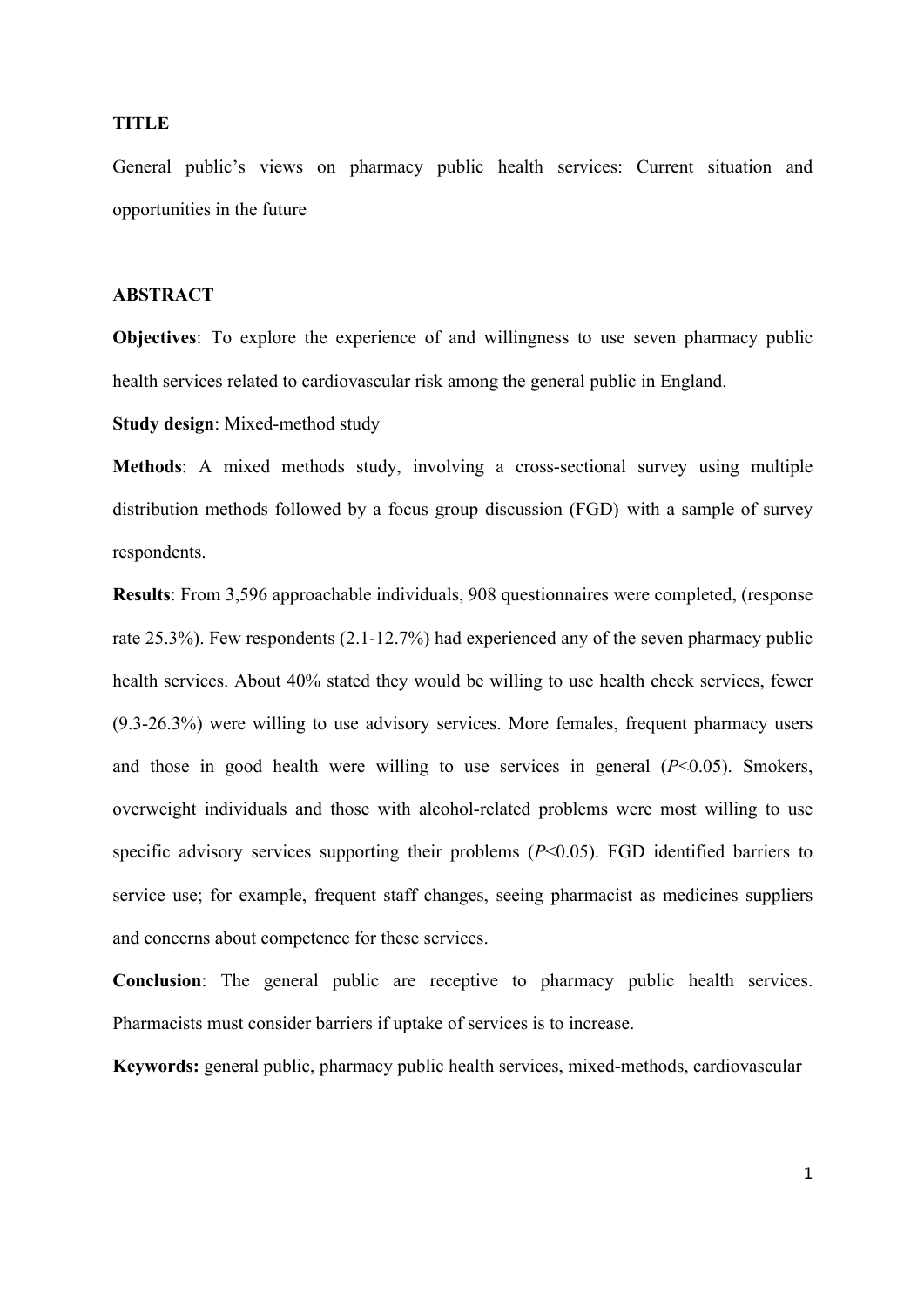## **INTRODUCTION**

In the last few decades, community pharmacists have begun to contribute significantly to public health in many countries.<sup>1</sup> Potential pharmacy public health services encompass interventions for health education, screening for and supporting non-communicable disease management such as weight management, smoking cessation service, screening blood pressure and blood sugar, etc.<sup>2</sup>

Cardiovascular disease (CVD) is one of the world leading causes of mortality. The total deaths of ischemic heart and cerebrovascular diseases are predicted to be 13.4% and  $10.6\%$  in 2030.<sup>3</sup> Published evidence has demonstrated that community pharmacy has potential to contribute to preventing CVD particularly through screening for CVD risk factors, but also by providing a range of activities such as support with lifestyle change and medication use.<sup>4, 5</sup> Studies in Australia, Thailand, England and elsewhere have shown that pharmacies can deliver such services thereby increasing access to CVD screening services.<sup>5-7</sup>

All community pharmacies in England must contribute to public health by providing public health campaigns,<sup>8</sup> principally through display and distribution of health leaflets.<sup>9</sup> In addition, local health organisations can choose to commission further public health services through community pharmacies depending on local needs.<sup>9</sup> Such services include for example stopping smoking assistance, screening for high alcohol intake and NHS health checks.10-12

The 'general public' includes both those with diagnosed medical conditions and those who perceive themselves to be healthy. Among this latter group, many may have undiagnosed problems, which increase their risk of  $CVD$ .<sup>13</sup> Prevention of  $CVD$  is a high priority in England and pharmacy-based services which can contribute to this agenda are becoming increasingly widespread. Because most people use a pharmacy at some time,  $14$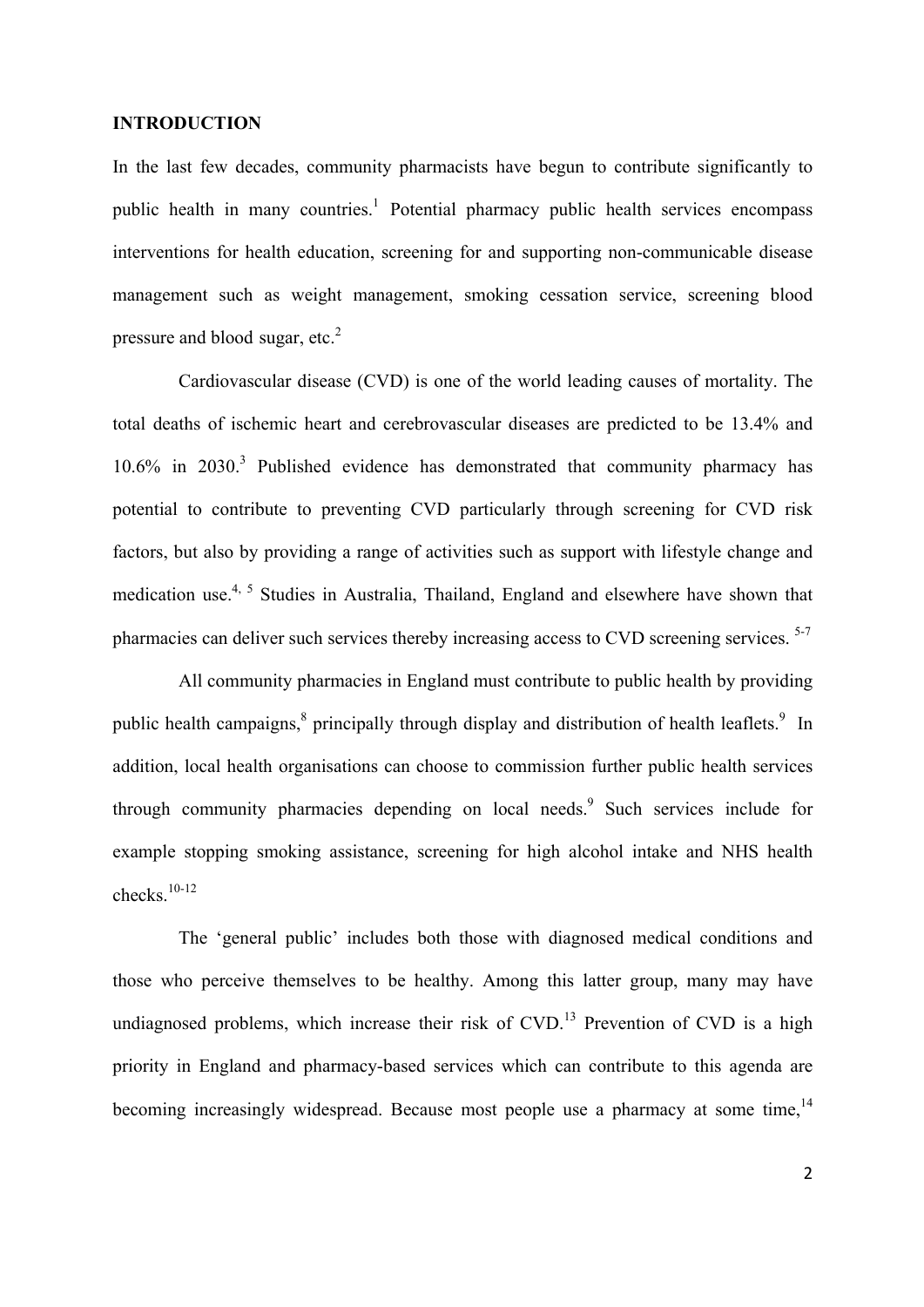pharmacies can provide opportunistic screening to help identify these issues and thus support public health programmes.

The general public includes both users of pharmacies and pharmacy services and non-users, any of whom may benefit from such services. Published evidence is however limited on how the general public actually views pharmacy public health service provision, since previous studies have mostly explored the views of users of pharmacies and pharmacy services. A systematic review found that pharmacy consumers had a generally positive view of the community pharmacist as a public health service provider, however, most were rarely offered unsolicited public health services.<sup>15</sup> Surveys which have explored the views of the wider public have mostly focused on individual services, including CVD screening services,  $16, 17$  weight management  $18$  and alcohol screening.  $19$  A national survey of public views in Australia found low awareness of pharmacy CVD screening services.<sup>16</sup> One small survey in Liverpool, England, which included the general public perceiving themselves as healthy, found they had little awareness of pharmacist's involvement in public health in general.<sup>20</sup> This is also true of findings from surveys which focus on specific services,  $16, 18$ and is reflected in low use of pharmacy public health services.<sup>15, 18</sup> Despite this, surveys do indicate potential acceptance of pharmacy public health services, among both pharmacy users<sup>10</sup> and the general public,<sup>19, 20</sup> but no work to date has explored what factors influence this.

This study, therefore, aimed to explore in a wide, cross-sectional survey, the experience of and willingness to use pharmacy public health services among the general public in England.

#### **METHODS**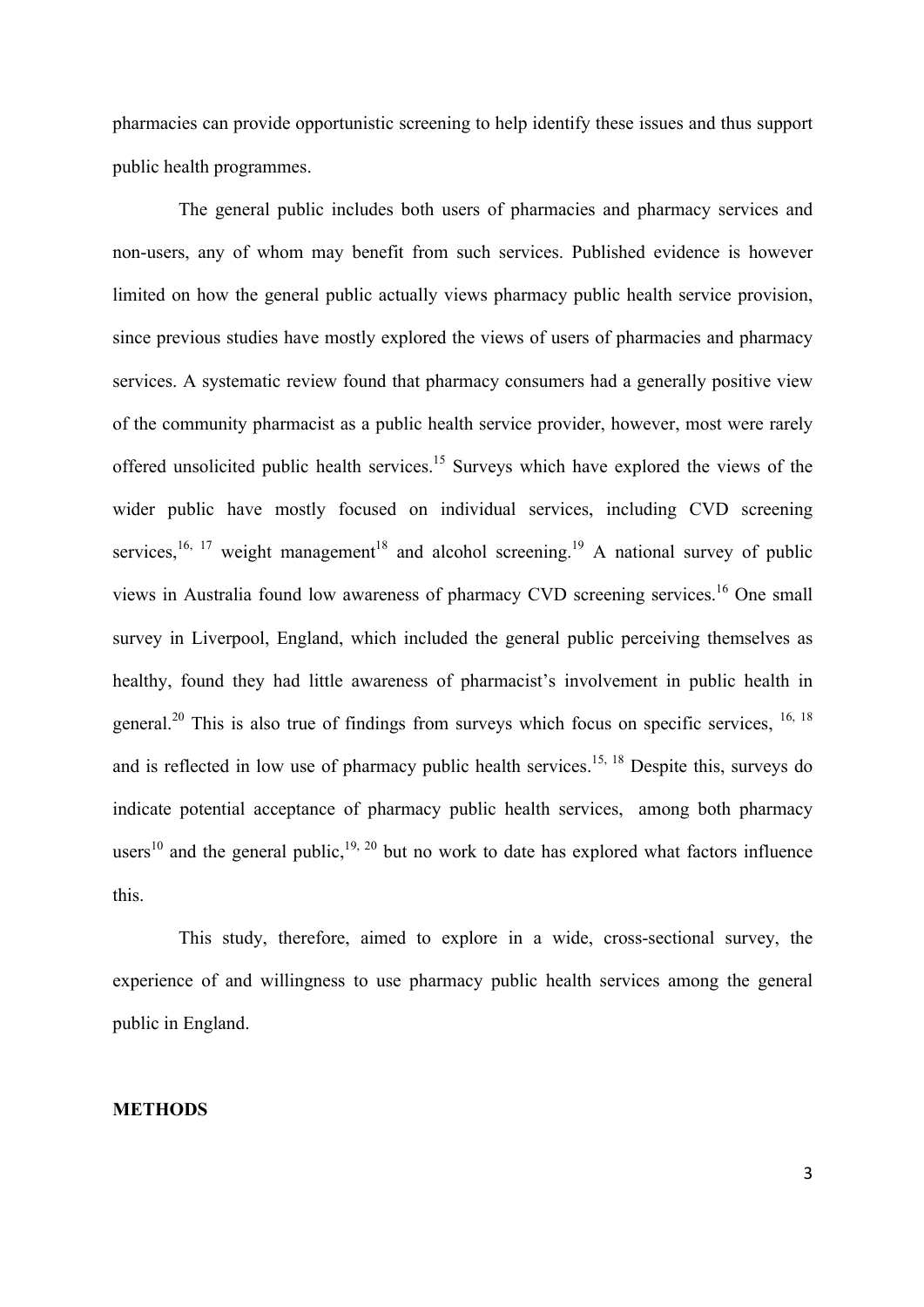## **Study design**

The study was mixed methods and involved a cross-sectional survey followed by a focus group discussion (FGD), conducted in Sefton, a diverse area of England, which is ranked overall 83<sup>rd</sup> most deprived of the 354 English authority areas, but also includes locations with the lowest deprivation ranking.<sup>21</sup> At the time of the study, all pharmacies in this area were commissioned to provide smoking cessation services, selected pharmacies were commissioned to provide NHS Health  $Checks<sup>17</sup>$  and some also provided weight management services.<sup>22</sup>

## **Ethical issues**

Ethical approval was received from Liverpool John Moores University. (Ref: 09/PBS/005) Consent was obtained from all participants. Survey data were anonymous.

## **Survey**

## **Data collection**

The survey used multiple distribution modes to maximize representativeness of the general population.<sup>23, 24</sup> Questionnaires were administered by seven distribution methods. Two approaches were used; interviewer-assisted (street, door-to-door and telephone survey) and self-completion (single- and double-mailing, postal survey to public/private organizations and questionnaires dropped-off at public/private organizations). The variation in response rates and demographic details arising from different distribution methods are reported elsewhere.<sup>25</sup> The survey aimed to obtain 1,200 responses from the general public aged 18 years or over. Screening questions were used to exclude people under 18 and also health professionals, since their work experience in health had the potential to influence their views.

## **Instrument**

Services of interest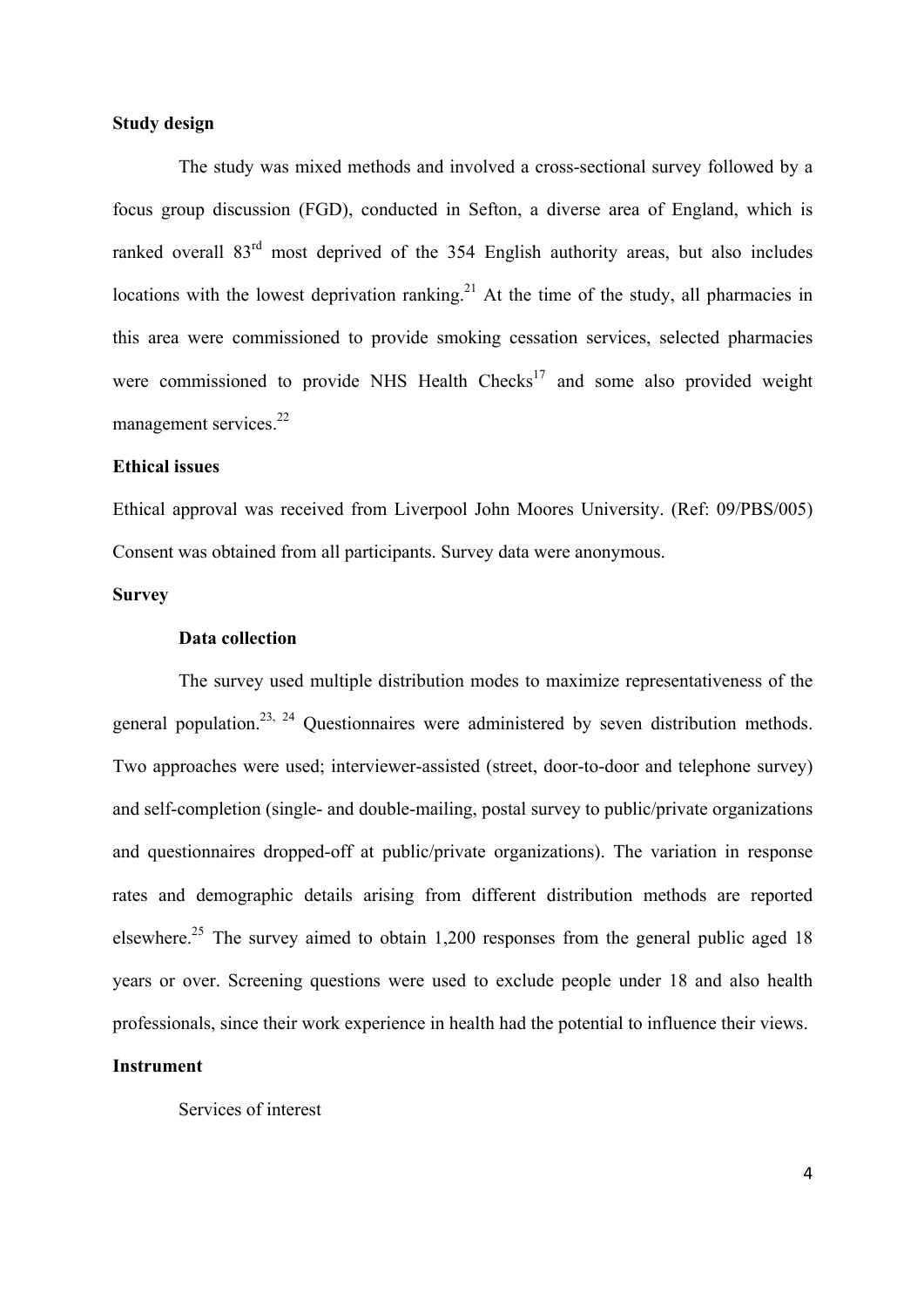CVD is recognized as a major health priority in the study location, particularly in areas of high deprivation.<sup>26</sup> This survey included seven services of relevance to CVD prevention which could be provided by pharmacies, derived from the published literature.<sup>5, 20</sup> These were four services for health advice (smoking cessation, sensible drinking, losing weight, heart health) and three health checks (blood pressure, blood sugar and cholesterol monitoring).

#### Demographic and health variables

The questionnaire incorporated fourteen demographic and health-related variables to characterize respondents. Demographic characteristics were: gender, age groups, ethnicity, education status, work status, socioeconomic status and deprivation level. Socioeconomic status (SES) was condensed into three categories based on respondents' occupation; lower (un-skilled/manual occupations); middle (skilled manual/administrative occupations); and higher (managerial/professional occupations).<sup>27</sup> Deprivation level was grouped into five quintiles (1 is the highest and 5 is the lowest), based on where respondents live.<sup>21</sup> Healthrelated lifestyle variables were: smoking, alcohol use, fruit/vegetable consumption, exercise and general health. Seven chronic health conditions, related to the proposed pharmacy services, were also included: hypertension, diabetes, high cholesterol, obesity, heart disease, smoking- and alcohol-related problems. In addition, respondents were also characterized depending on the use of regular medication and of pharmacies. Pharmacy user type was defined by the frequency of pharmacy visits in the last 6 months. A frequent user was defined as an individual who had visited a pharmacy more than once a month while an infrequent user visited less than once a month or never used a pharmacy.

Questionnaire validation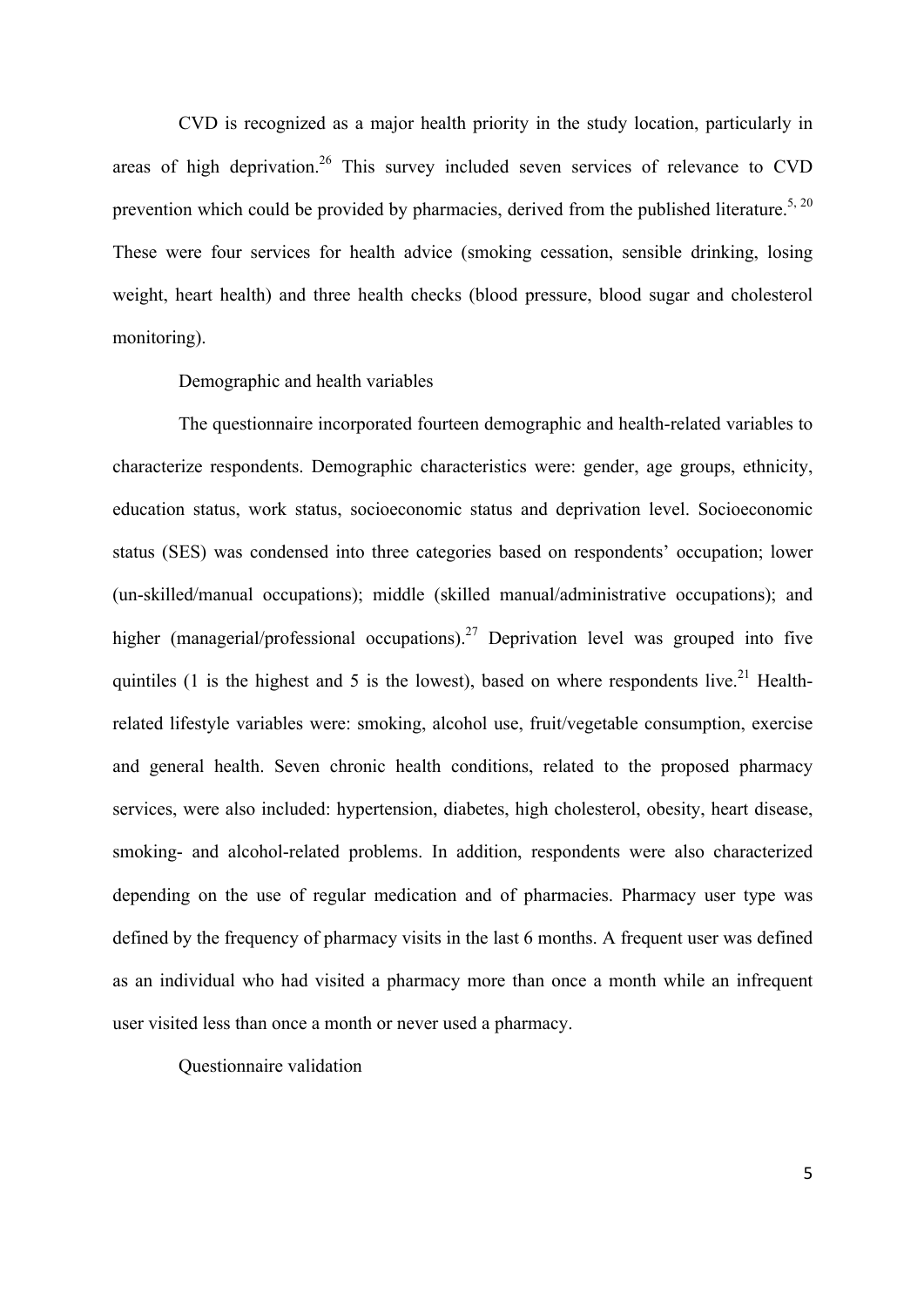The questionnaire was designed and iteratively reviewed by the research team before face validity testing to evaluate content and understanding by ten volunteers. Further piloting was conducted to test content validity and questionnaire reliability by both interviewerassisted and self-completion, among 100 members of the general public in Liverpool. Content validity was intensively examined through cognitive interview techniques,  $28$  to ensure the suitability of the questionnaire. It was slightly revised prior to the fieldwork.

#### Outcome measures

Key outcome measures were experience of, and willingness to use, the seven pharmacy public health services. Respondents' experiences of each service was measured using bivariate (yes/no) options. Willingness to use the seven services in the future was measured categorically (yes, maybe, or no), then responses were dichotomized to positive (answered 'yes or maybe') or negative view (answered 'no').

## Data analysis

Descriptive analysis was performed to illustrate the overall results of demographic characteristics, health variables and key outcomes. Binary logistic regression was used to determine associations between demographic and health variables and versus experience and willingness to use services to identify opportunity for pharmacy public health services. An odds ratio (OR) and its 95% confidence interval (95% CI) were used to interpret the significance of an association, using a *P*-value of less than 0.05 as the cut-off point for significance.

## **Focus group discussion**

#### **Recruitment of participants**

An invitation explaining the objectives of the FGD was enclosed with postal survey packs. Survey respondents who were interested in taking part returned a completed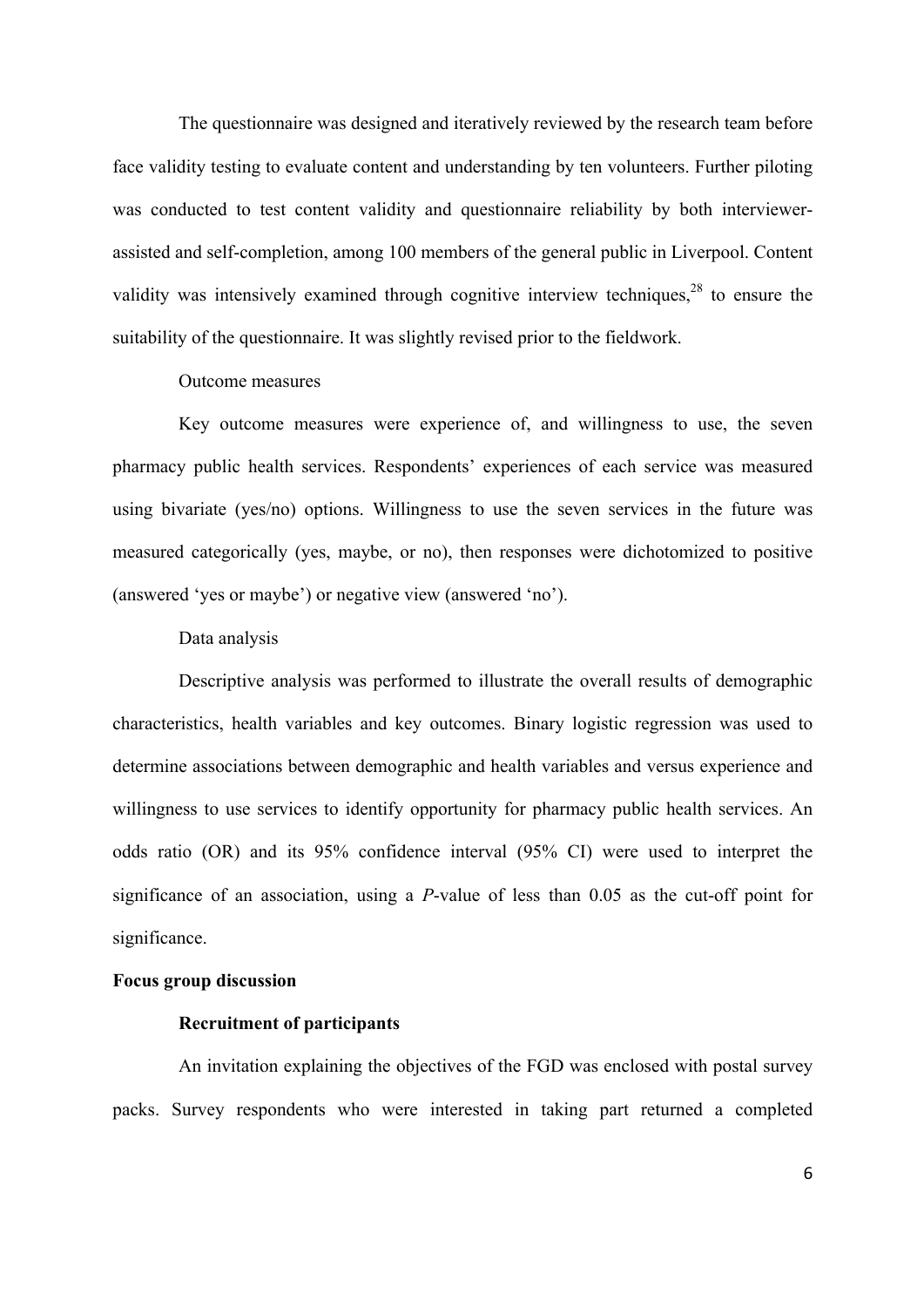participation form with their completed questionnaire to the research team. FGD invitations were additionally offered to interested participants when conducting surveys on the street and via telephone. Potential participants were selected from those agreeing to participate, based on SES to ensure group diversity. Postal and telephone contact was made to schedule the FGD once the survey findings had been analysed and summarized. All FGD participants were offered a £25 shopping voucher for their time and £5 cash for travel costs.

## **Conduct of the focus group**

Participants who agreed to attend the FGD were provided with a summary report of the survey findings a few days prior to the FGD. The report used simple descriptive results and bar charts to help participants understand the findings. The FGD was held in a neutral location and lasted approximately one hour. Written consent was obtained prior to audio recording the discussion. KS facilitated the FGD while a second person took field notes.

## **Focus group topic guide**

A topic guide was derived from the descriptive survey findings and was also included in the summary report, to enable participants to consider these issues prior to the FGD. Key points for discussion were;

## *Use of pharmacy public health services*

• Why don't people use new pharmacy services?

*Willingness to use pharmacy public health services in the future*

- What makes people unlikely to use services related to health advice?
- Why are they more willing to use health check services?
- Why would elderly people be less willing to use pharmacy services when compare to younger groups?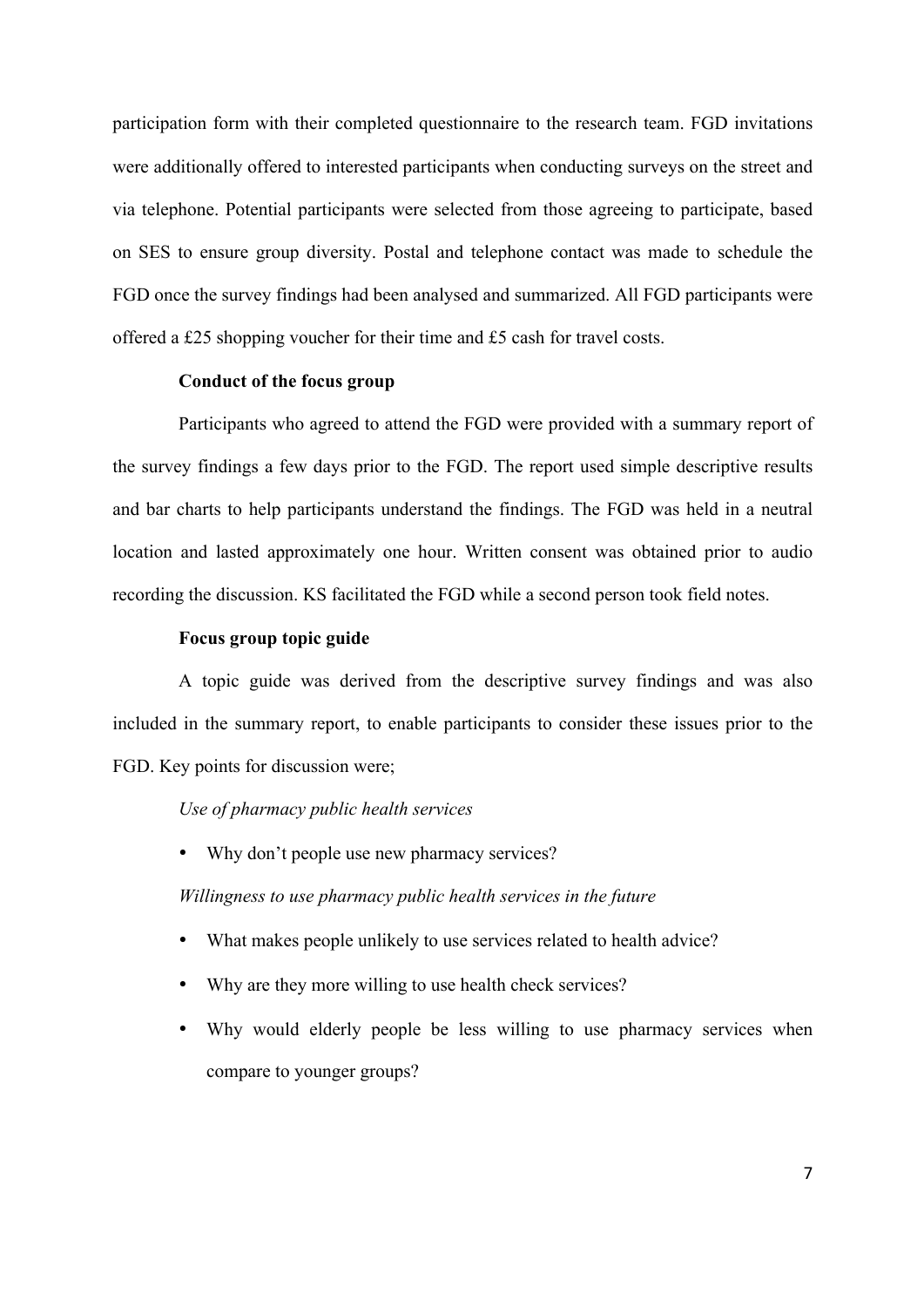• What may make people from more deprived areas more willing to use pharmacy services compared to those living in affluent areas?

#### **Data analysis**

The discussion was transcribed verbatim and analysed thematically. NVivo version 9 was used to assist with managing the text data. A number of codes around potential themes were created inductively and reviewed to ensure appropriateness before creating themes.

## **RESULTS**

## **Survey results**

#### **Demographic characteristics**

A total of 4,988 general public were approached using seven different survey modes. Of these, 3,596 individuals were willing to consider taking part in the survey, 908 questionnaires were completed, yielding an overall response rate of 25.3%

This survey obtained views mostly from females (60.4%) and those aged between 35-64 (54.0%), which are similar to the population distribution of both the study area and England as a whole. (Table1) Almost all were white, which corresponded to the local population but is lower than national data. Respondents were less representative of both local and national populations in terms of education, with proportionately fewer respondents having only school-level education. Fewer than half (42.5%) were working, slightly lower than reported proportion in employment both locally and nationally. Based on their occupations, most respondents were classed as of high socioeconomic status (62.5%). However, based on postcode, the proportion of respondents within each of the five quintiles of deprivation was well matched to the Sefton profile (Table 1). The proportion of smokers (18.2%) and the distribution of general health status in the survey respondents were similar to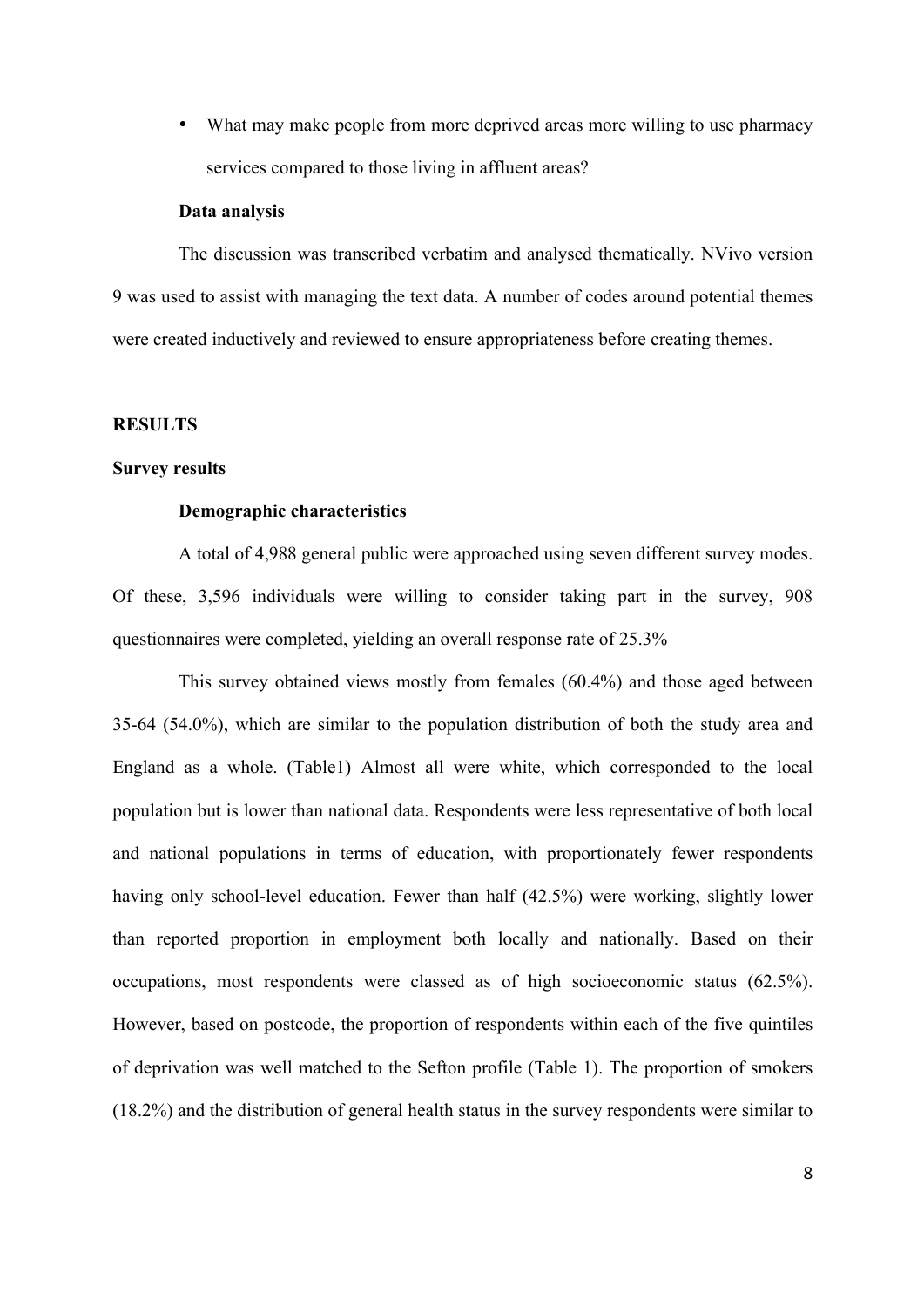both local and national data, but the proportion of respondents who were increasing risk drinkers (39.0%), had a healthy diet (32.3%), were physically active (53.0%) and overweight (54.2%), was higher than local and national figures.

Most respondents (96.2%) were users of pharmacies, but about a third (35.8%) were infrequent users, including the 3.8% who never used a pharmacy. Respondents aged 35-64 years (49.6%) and school educated (49.5%) were likely to use pharmacy more frequently (Chi-square,  $P < 0.001$ ), while there were no differences apparent between genders. The top three chronic diseases respondents reported they were diagnosed with were hypertension (31.5%), obesity (28.4%) and high cholesterol (25.1%). Respondents with at least one selfreported diagnosis were more likely to also self-report poor health (Chi-square, *P* < 0.001).

## **Experience of, and willingness to use, pharmacy public health services**

Overall, few respondents (Figure 1) had experienced any of the individual pharmacy public health services, with the most frequent experience being having a blood pressure check (12.7%). However, approximately 40% stated they would be willing to use any of the health checks, while about 25% would maybe use them. Fewer respondents were willing to use a pharmacy for any of the advisory services, with healthy heart advice being most frequently selected of these four services. Overall, fewer than 20% of respondents stated they would use a pharmacy for specific lifestyle advice on smoking cessation, sensible drinking or losing weight (Figure 1).

#### **Factors affecting willingness to use pharmacy public health services**

Three factors had a major influence on willingness to use pharmacy public health services: greater willingness was found among females, frequent pharmacy users and respondents with self-rated fair or good health. Females were more likely to be willing to use four of the seven services (weight management services and all three health checks), frequent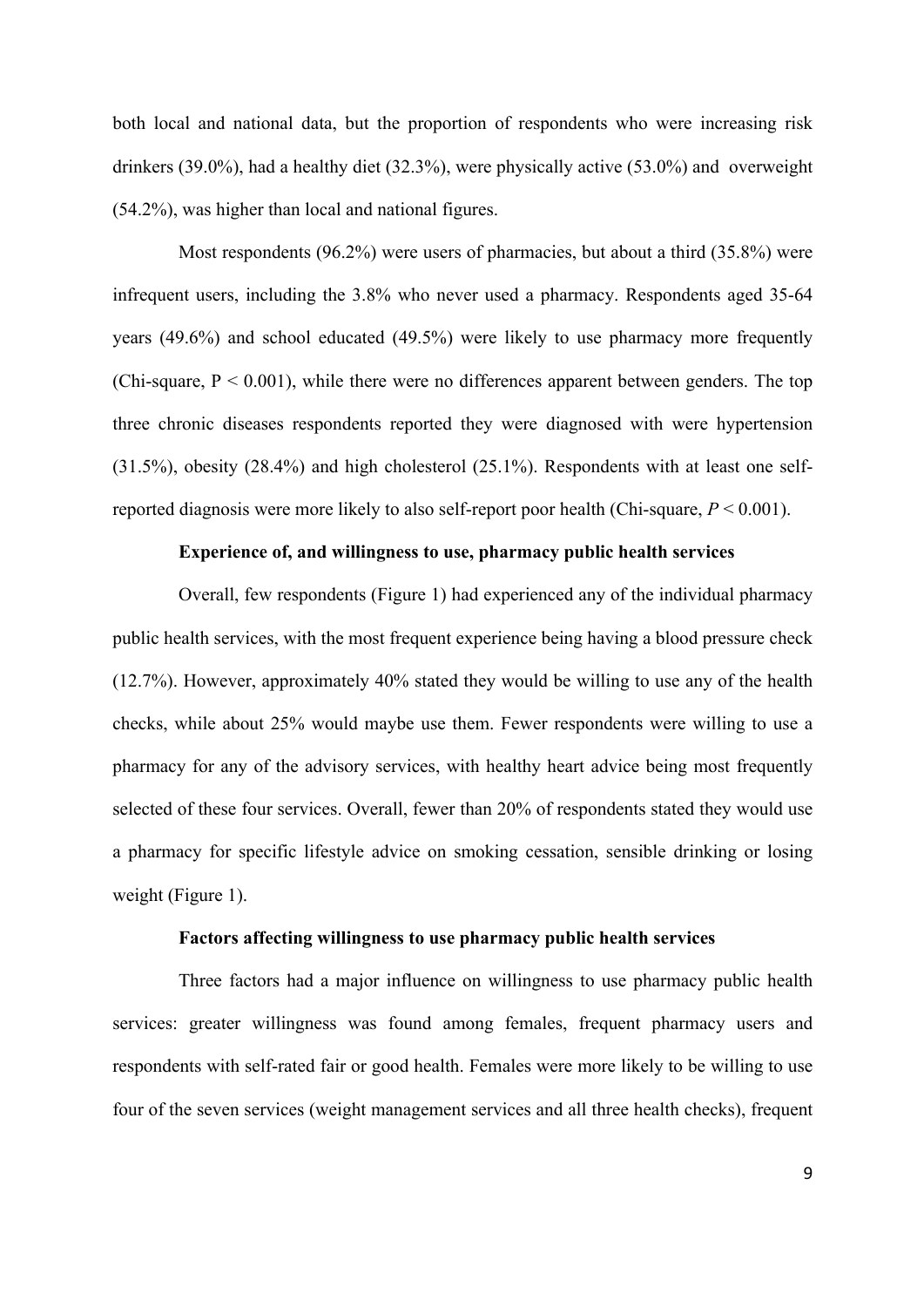pharmacy users were more willing to use smoking cessation services, advice on safe drinking, weight management, BP check and blood sugar check, while respondents who rated their health as poor were less willing to use all services except smoking cessation support compared to those rating their health as fair or good. Older people were in general slightly less willing to use all services, but this only reached statistical significance for smoking cessation services. There were trends towards reduced willingness to use services among those of higher SES, except smoking cessation which was favoured by those in the middle SES group. Education level and deprivation status did not appear to influence willingness to use services.

Specific behaviours and medical conditions also influenced willingness to use relevant services. Smokers were over sixteen times more likely to use a pharmacy for advice for stopping smoking than non-smokers (OR=15.96, 95%CI 8.70-29.27) and respondents with smoking-related problem were almost 5-times more likely to do so (OR=4.86, 95% CI 2.30-10.25). Willingness to seek advice for sensible drinking was also higher among smokers, however alcohol drinkers were less likely to want to use smoking cessation services compared to low risk drinkers, despite smoking and drinking behaviours being seen as complementary.<sup>29</sup> Persons with alcohol-related problems were almost three times more likely to express willingness to use a pharmacy for advice on drinking (OR=2.82 95%CI 1.02-7.75), while increasing risk drinkers were also more positive about this service than low risk drinkers. Weight management services were mostly favoured by those who were overweight or reporting obesity as a health problem, but also by those reporting diabetes. Hypertensive and diabetic persons were however less willing to use pharmacy for a blood pressure check, while diabetic respondents were less likely to use cholesterol checks.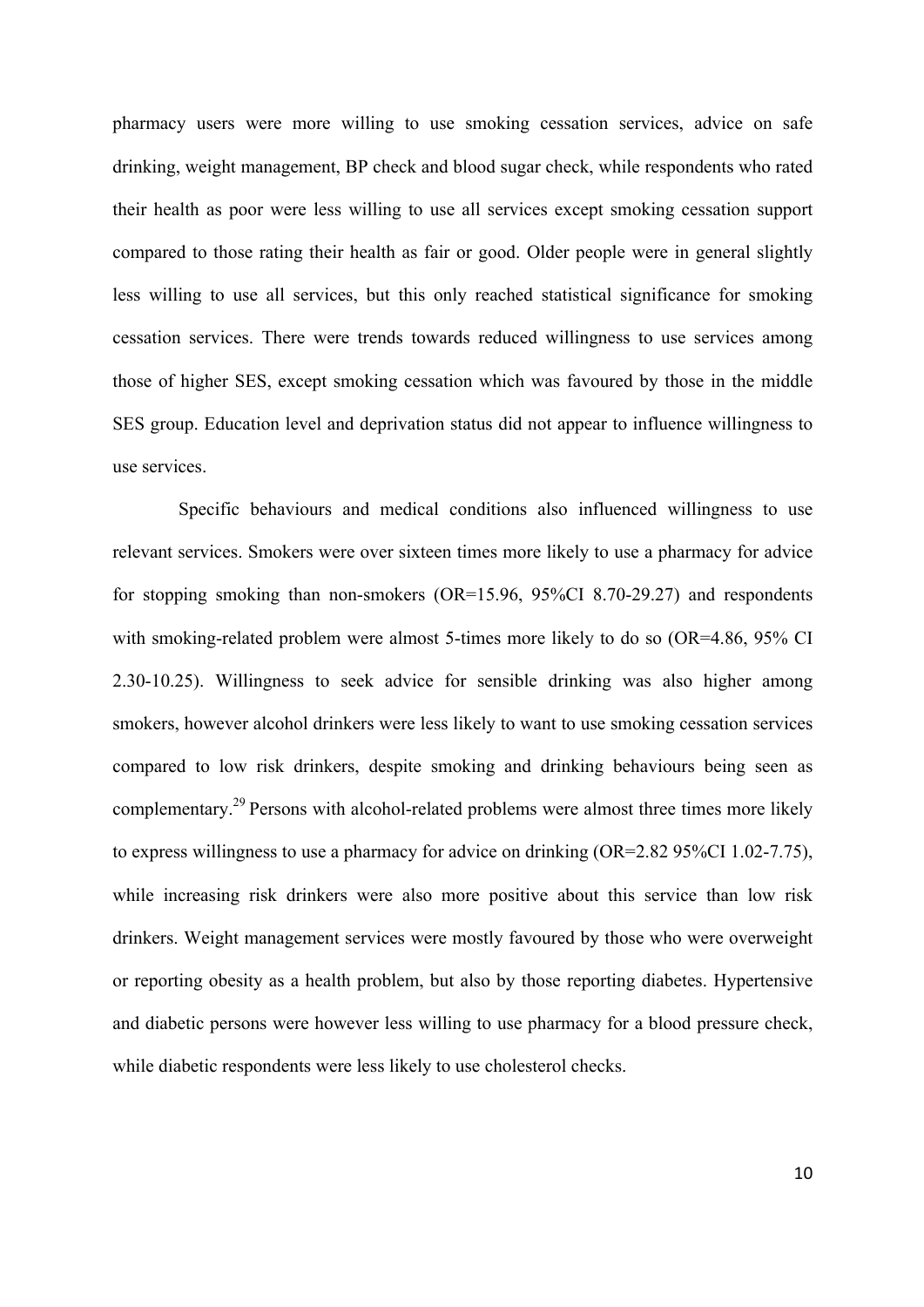#### **Focus group results**

#### **Participants**

Thirty survey respondents returned participation forms; two aged 18-40 years, 16 aged 41-60 years and 11 over 60 years old. However only seven, all aged over 40, agreed to take part when contacted by telephone and of those, only five respondents eventually participated, three of whom were male. Four participants held managerial/professional occupations and one was classified as having an unskilled/manual occupation.

#### **Focus group findings**

Several potential barriers to the use of pharmacy public health services were raised by FGD members to explain the survey results. They believed that the public sometimes viewed community pharmacists as strangers because of frequent staffing changes or use of locums. This led to the consideration that this might reduce consumer confidence in pharmacists maintaining confidentiality of customers' personal information and discourage good rapport with regular pharmacy users.

*"…Well it's not if you use the same pharmacy, but you wouldn't trust them with personal information…" [P4]* 

*"…Even if you use the same pharmacy, there's not always the same pharmacist there..."[P2]*

It was considered that the general public may be unsure of the competency of community pharmacists to provide health advice, as there was a perception that this needed well-trained professional staff. In contrast, participants suggested that providing formal health checks involving the use of instrumentation may contribute to customers having confidence in the results.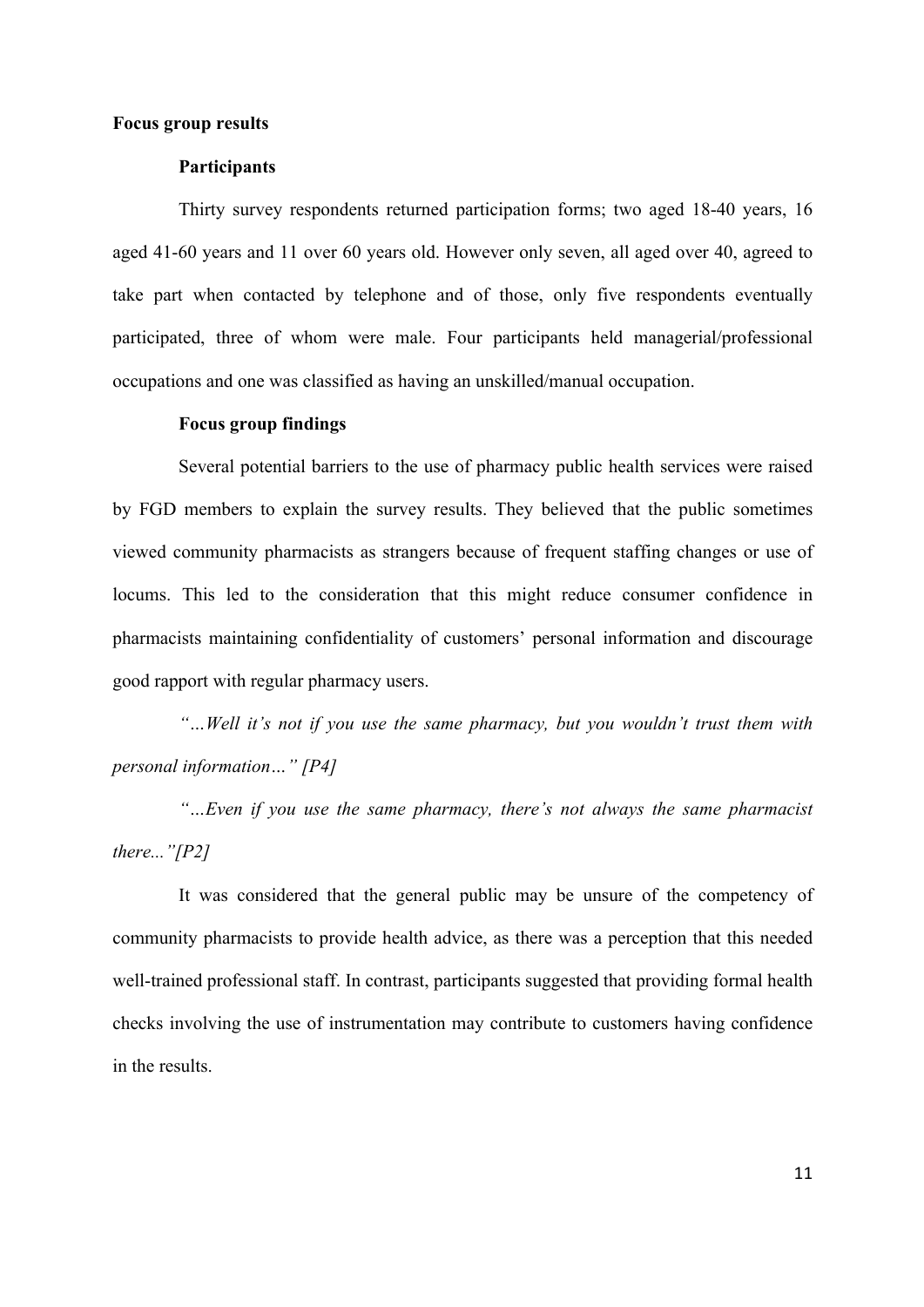*"…if you look at the figures, both at the green [results for health checks] 39, 40, 40% - everything starts with the blue [results for health advice] and that drops down where the word 'advice' comes in. In other words, the other is just a test. And they don't think that they [pharmacists]'re able to give them that advice…" [P4]*

It was agreed that people, particularly the elderly, who are already diagnosed with any CVD related-disease would have been followed up on a regular basis by their GPs, thus would not feel it was necessary (or appropriate) to seek services from other settings.

*"…a lot of elderly people are on some sort of medication from the GP so they automatically keep going back to the GP because they do have that trust in them and they don't have the need to go to the pharmacy… [P1]*

Participants also inferred that middle-aged people may perceive themselves as being invincible. Moreover, perhaps, people in employment may have health check-ups regularly, advocated either by the company they work for or through private health insurance. Therefore, these health services might not be of interest to them.

*"…It's just people think 'I'm OK, I'm fit, I'm well'…" [P3]*

*"…also the middle aged group…they're employed, those sort of things [health checks] are done through their work…because a lot of companies do look after those things…" [P1]*

Participants commented that people in more affluent areas were perhaps welleducated with higher income, and were thus able to live healthier lives. As a consequence, such people may have fewer health needs.

*"…People in the more deprived areas are not as healthy as those in the more affluent areas…maybe they don't get the better foods; they get a lot of processed foods for*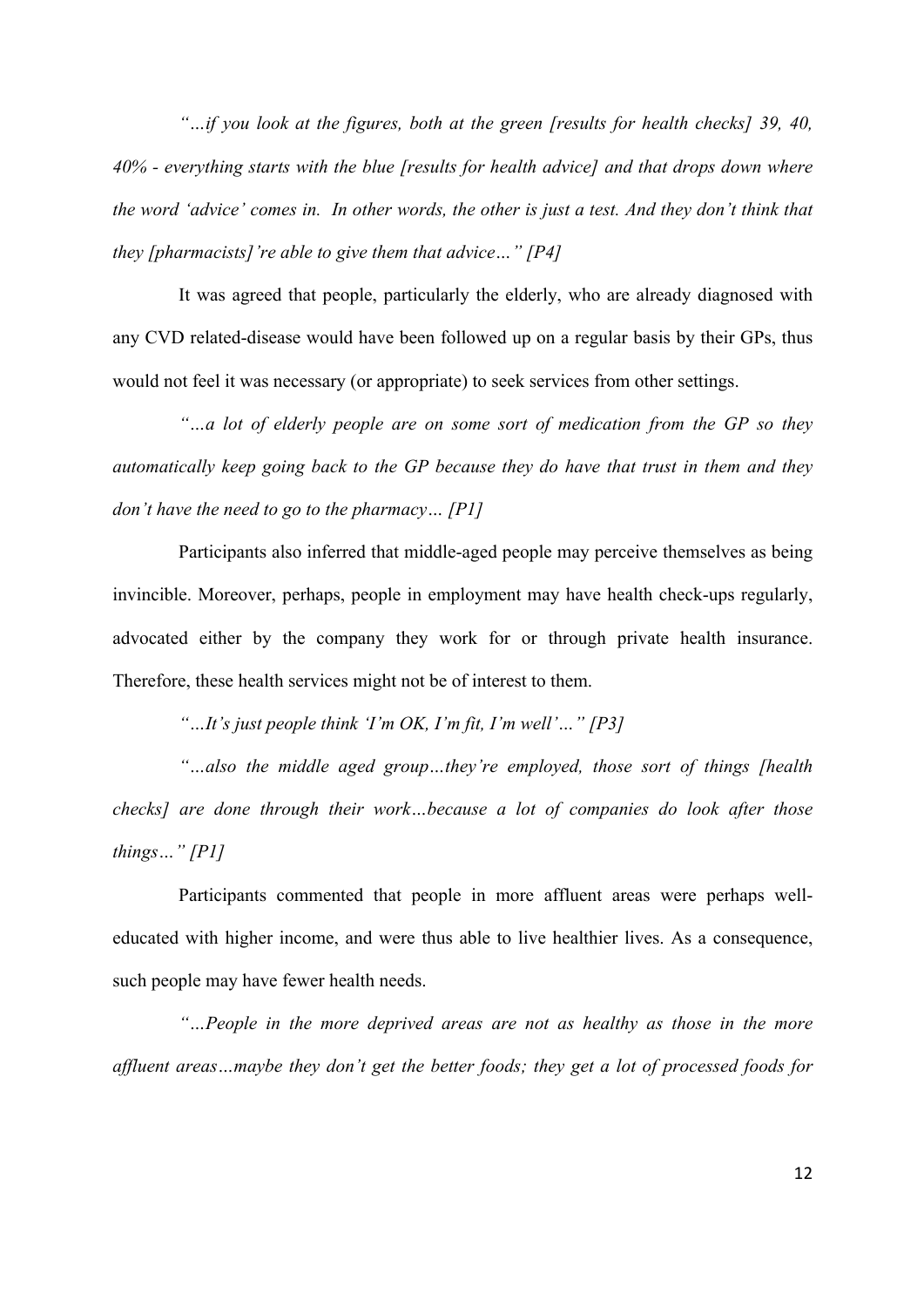*convenience and generally just smoke more and have a bit more pressure so they might have high blood pressure…" [P1]*

A lack of advertising of the availability of services was felt to be a factor contributing to low awareness among the general public. Additionally, they suggested that information regarding how pharmacy public health services related to other health care services was not clear.

*"…I just have a question: if…you go to the pharmacy and they say, 'You've got high blood pressure'. What do they [community pharmacists] do with that result?..." [P5]*

In addition, participants considered that people have become accustomed for most of their lifetime to viewing a community pharmacy only for medicine supply and a pharmacist as a medicine expert. They felt that it may be difficult to change these attitudes, particularly in the elderly.

*"…I'm brought up in a village outside and there's a village doctor and there's a village chemist. You know, my parent told me that…the chemist just did the prescriptions…And it's hard to break a lifetime habit…" [P4]*

## **DISCUSSION**

Almost all respondents in this study were pharmacy users, but their experience of individual pharmacy public health services was low, with only 10% or fewer of respondents having actually used any of these services. However there was an overall willingness to use these services with specific disease-related health checks being regarded more positively than services focusing on lifestyle. Frequent pharmacy users, females and those in better health were most likely to use any service, but specific services were viewed as acceptable by respondents with particular characteristics, behaviours and conditions. The FGD enabled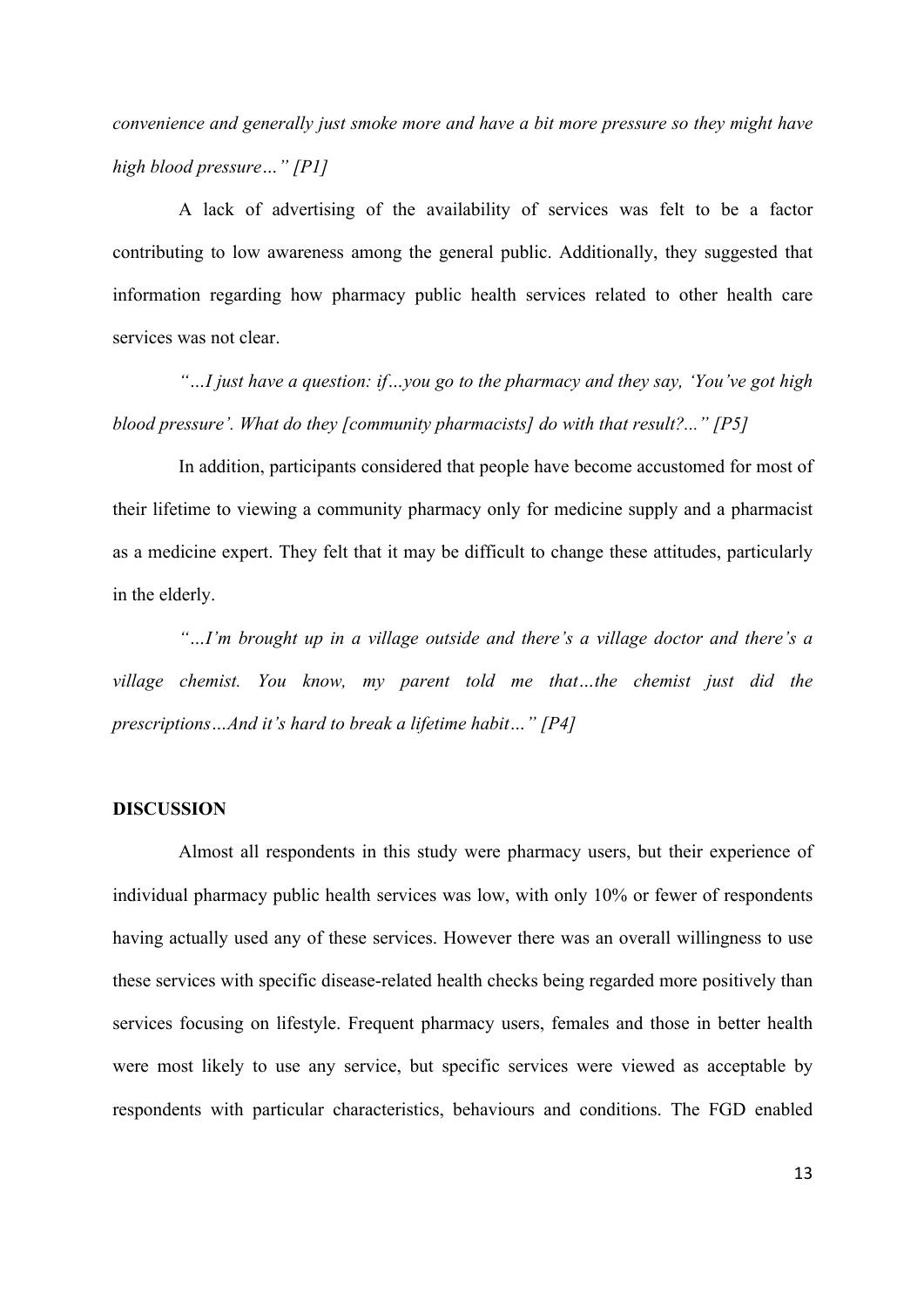some of these factors to be explored further and highlighted key issues which could be barriers to the use of these services.

Other studies have investigated the general public's views on using specific pharmacy services for CVD screeing,<sup>17</sup> weight management<sup>18</sup> and advice on alcohol consumption.<sup>20</sup> Our results suggest that pharmacy public health services in general appear to be underutilized, which concurs with these findings. Previous studies have suggested that in fact the public view pharmacy's role in a range of public health services as limited.<sup>17, 19</sup> The focus group findings have some resonance with the findings of other studies, in that previous work suggests concerns about privacy and confidentiality, competency<sup>15, 30</sup> and the potential for both these and good rapport to be adversely affected by frequent use of locums.<sup>30</sup> Other factors found to reduce willingness to use pharmacy services are lack of awareness of the availability of consultation rooms, lack of awareness of services and the busyness of pharmacies.  $15, 19, 31$  One further factor raised by FDG participants is that their lifetime view of the pharmacist as an expert on medicines<sup>31</sup> needs to change in order to accept public health services.

#### **Strengths and limitations**

The survey questionnaire used in this study was comprehensively developed from the findings of qualitative work involving the general public and relevant published literature.<sup>13,</sup>  $20, 31$  The findings represent the general public's (societal) perspective, rather than the views only of service users or pharmacy customers, as is the case with many other studies<sup>10, 15, 31</sup> seeking views on pharmacy services. Data were gathered using a range of different methods to maximize the diversity of the sample. Response rates for self-completion methods were fairly low (5.1-26.5%), but higher for interviewer-assisted approaches (28.5-34.5%), hence there is a possibility of non-responder bias, which is a common problem for health surveys.<sup>32</sup>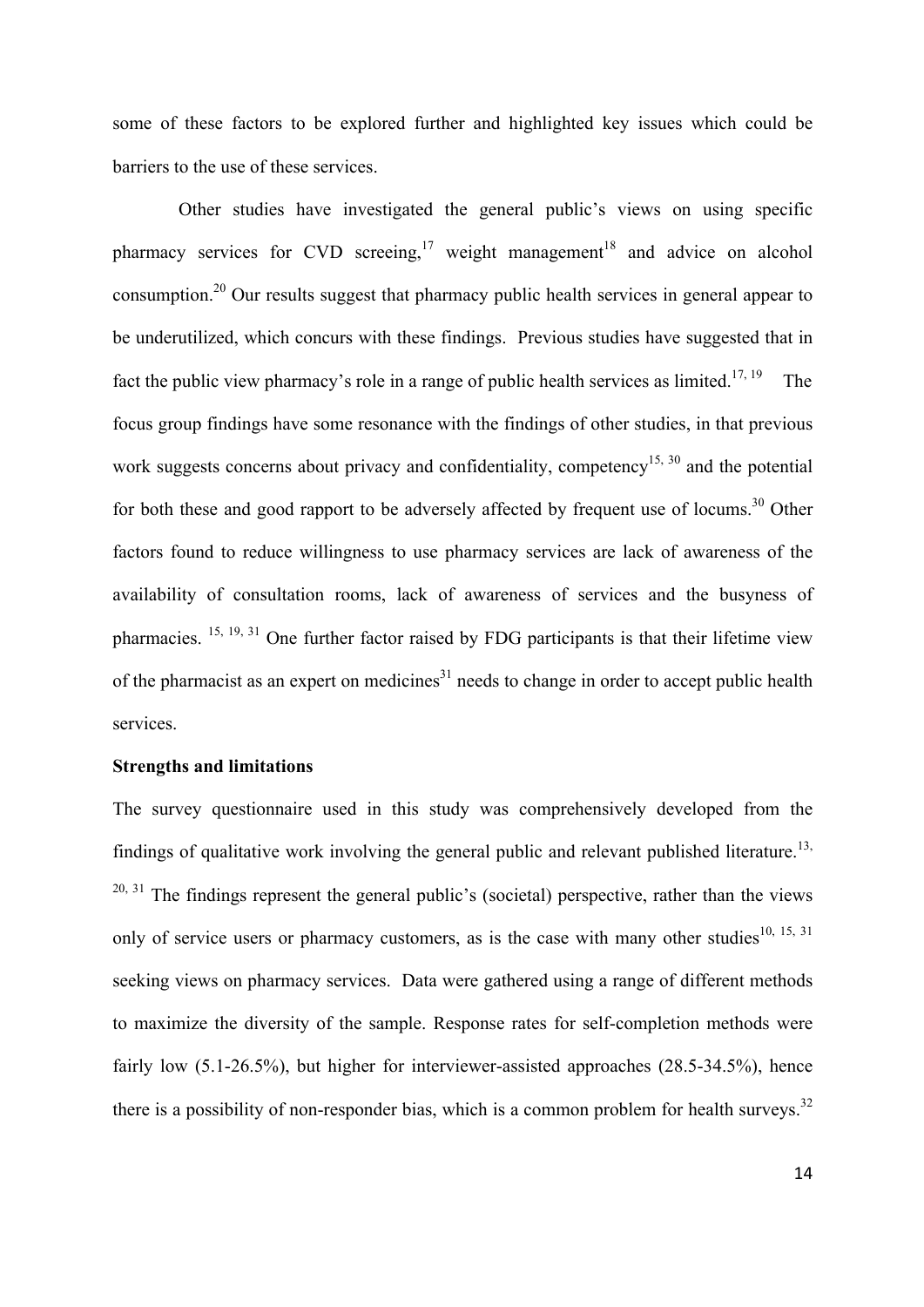Moreover interviewer-assisted approaches could have led to social desirability bias. The survey respondents were reasonably representative of Sefton's population in terms of demographic characteristics, including deprivation status, but not SES. However the proportion of respondents reporting increasing risk drinking, eating well, being physically active and overweight differed slightly from those reported in public health data from both Sefton and England.<sup>26, 33</sup> Generalization of the study findings and extrapolation to the wider population may be limited, due to the localized setting. The study questionnaire incorporated standard tools to measure relevant lifestyle behaviours, such as  $\text{AUDIT-C}^{34}$  BMI calculation,<sup>35</sup> standard recommendations for eating healthily,<sup>36</sup> and exercise<sup>37</sup> and also included self-reported conditions relevant to the services being investigated. This allowed indicators of the 'need' for public health services to be mapped against willingness to use these services. The use of a FGD involving survey respondents provided an important mechanism which helped to explain the findings from the perspective of respondents i.e. the general public, rather than that of researchers.<sup>38</sup> However, we acknowledge there was insufficient participation from younger respondents and people from lower SES, who may have had different views.

#### **CONCLUSION**

Although these results confirm that the general public has been slow to utilize pharmacy public health services, they suggest that the public are receptive to a wide range of services which could be offered in relation to reducing CVD. Inevitably, respondents with specific health needs showed greater willingness to use services specific to those problems, but overall willingness to use services was lower among males, infrequent users of pharmacies and those with self-reported poor health. Pharmacists need to consider these factors and the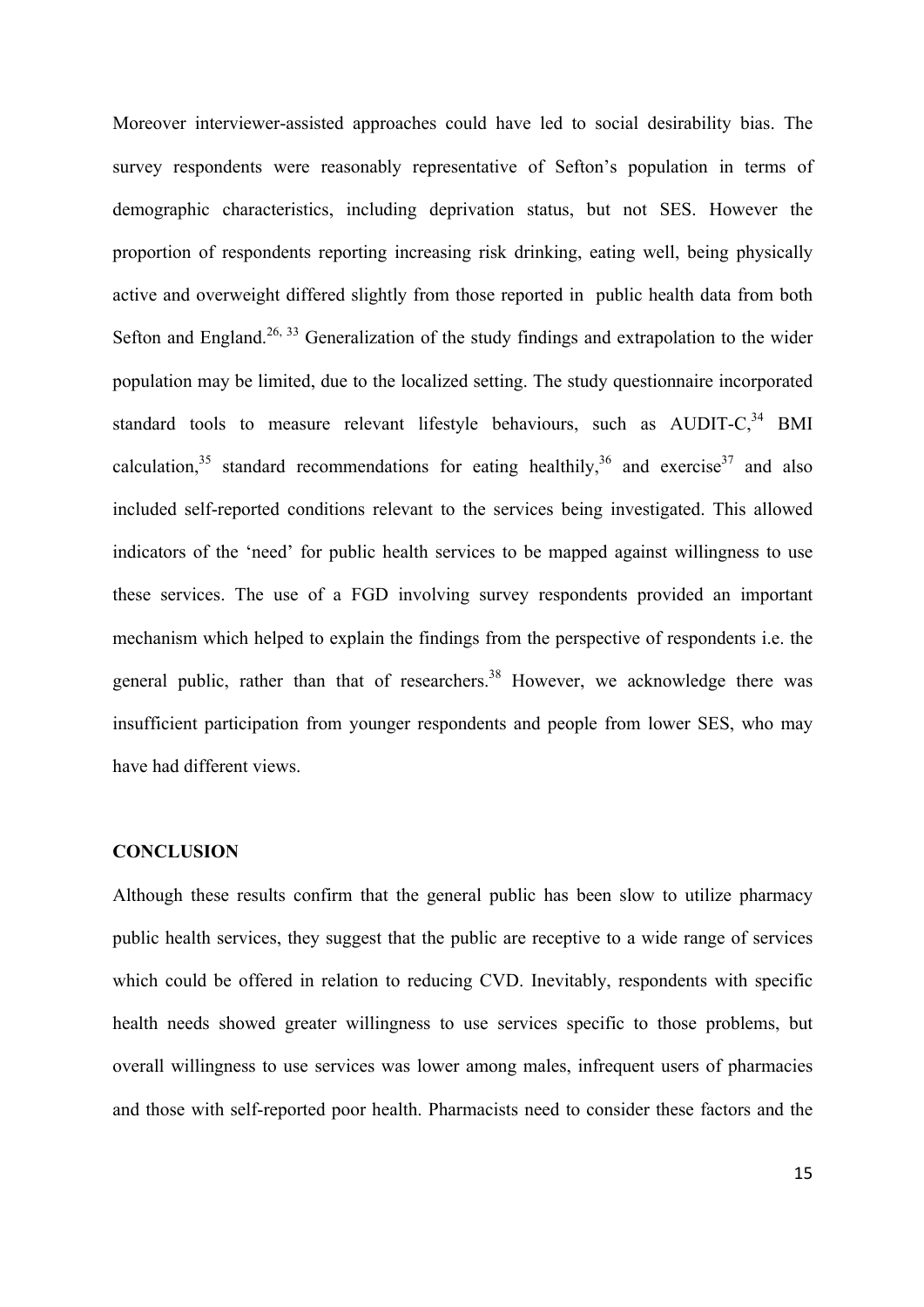barriers to service use identified in this and other studies to promote their services to relevant populations and maximize uptake.

## **Acknowledgement**

We would like to thank Sayer J, Toner B, Bahig N and Donnelly E for help in data gathering and thank all respondents for completing questionnaires and attending the FGD. Some parts of this study were orally presented at the Health Service Research and Pharmacy Practice Conference 2014 in the UK.

**Funding:** This study was supported by the Royal Thai Government for a PhD study in pharmacy practice at Liverpool John Moores University, UK. (Scholarship student number CS2743)

**Competing interests:** None declared

**Ethical approval:** Liverpool John Moores University (Ref: 09/PBS/005)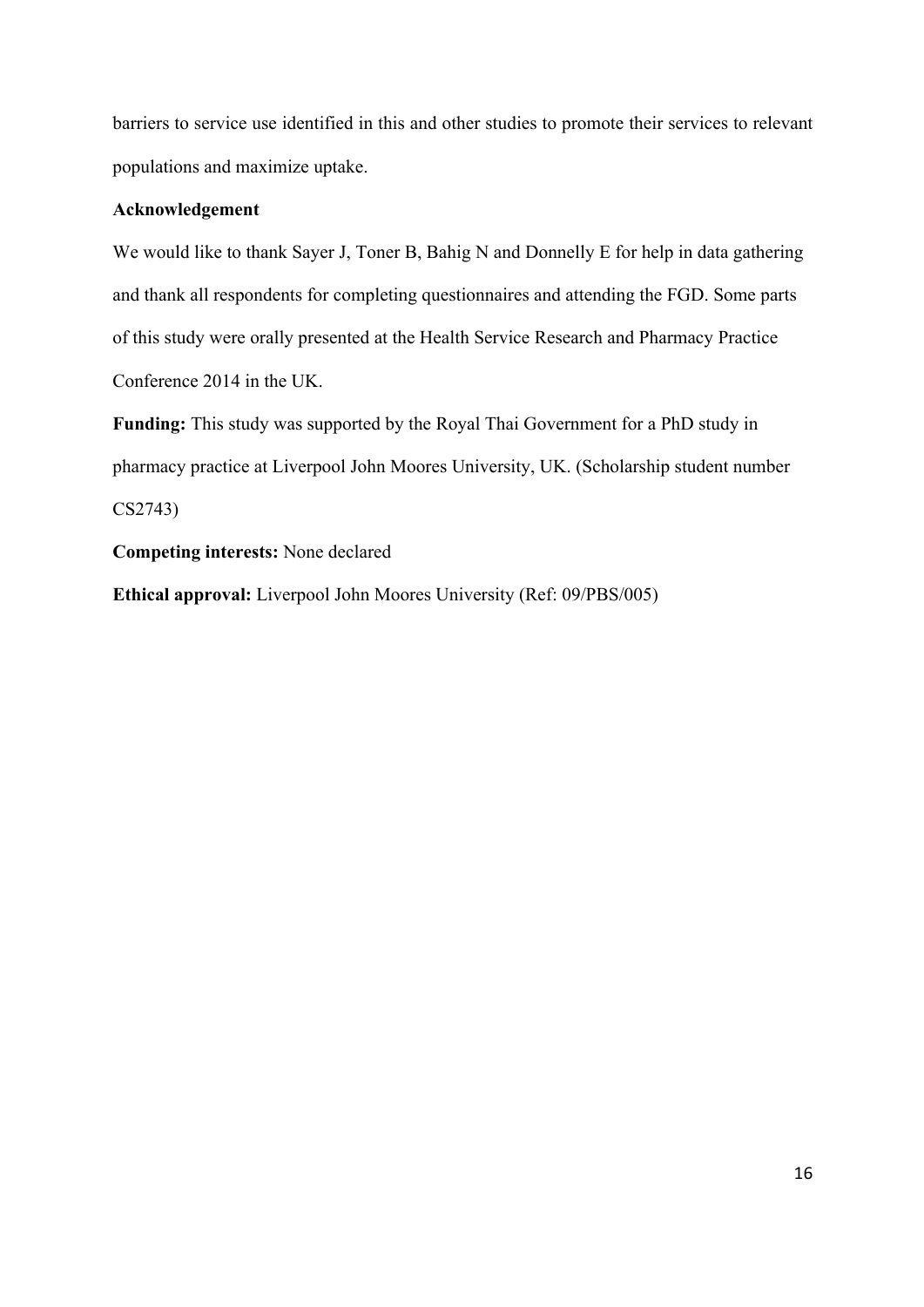#### **REFERENCES**

- 1. World Health Organisation and International Pharmaceutical Federation. *Developing pharmacy practice a focus on patient care*. Netherland: World Health Organisation and International Pharmaceutical Federation; 2006.
- 2. Brown D, Portlock J, Rutter P. Review of services provided by pharmacies that promote healthy living. *Int J of Cli Pharm* 2012; **34**: 399-409.
- 3. Mathers CD, Loncar D. Projections of global mortality and burden of disease from 2002 to 2030. *PLoS Med* 2006; **3**: e442.
- 4. Anderson C, Blenkinsopp A, Armstrong M. (2008) *The contribution of community pharmacy to improving the public's health: Summary report of literature review 1990- 2007*. London: Pharmacyhealthlink; 2008, p. 1-29.
- 5. Hourihan F, Krass I, Chen T. Rural community pharmacy: a feasible site for a health promotion and screening service for cardiovascular risk factors. *Aust J Rural Health* 2003; **11**: 28-35.
- 6. McNaughton RJ, Oswald NT, Shucksmith JS, Heywood PJ, Watson PS. Making a success of providing NHS Health Checks in community pharmacies across the Tees Valley: a qualitative study. *BMC Health Serv Res* 2011; **11**: 222.
- 7. Pongwecharak J, Treeranurat T. Screening for pre-hypertension and elevated cardiovascular risk factors in a Thai community pharmacy. *Pharm World Sci* 2010; **32**: 329-33.
- 8. Department of Health. *Draft: Implementing the new community pharmacy contractual framework - Information for PCTs*. London: Department of Health; 2005.
- 9. Pharmaceutical Services Negotiating Committee. *NHS Community Pharmacy Services – a summary*. Pharmaceutical Services Negotiating Committee; 2013. available at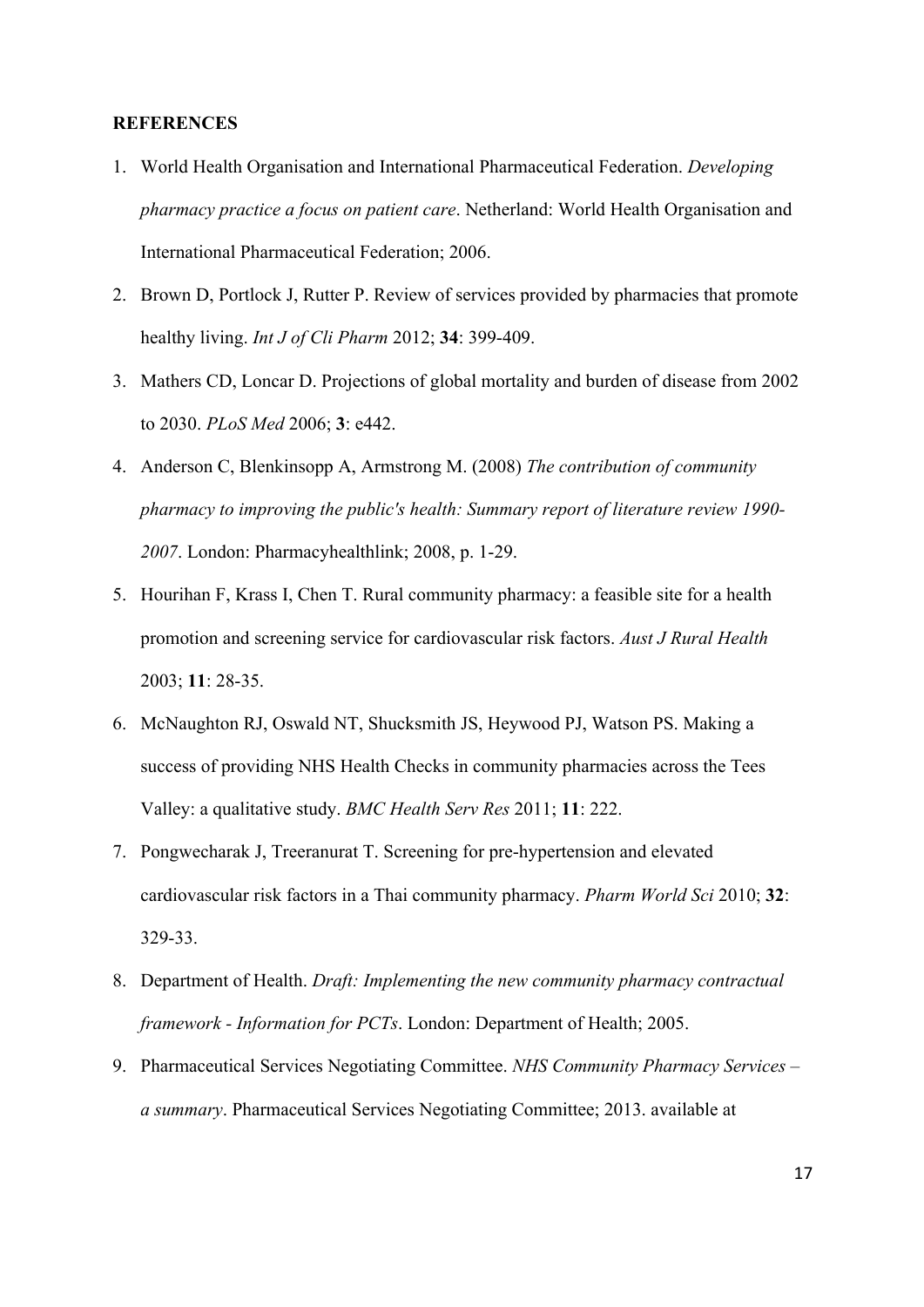http://psnc.org.uk/wp-content/uploads/2013/08/CPCF-summary-July-2013.pdf (accessed 20 September 2012)

- 10. Dhital R, Whittlesea CM, Norman IJ, Milligan P. Community pharmacy service users' views and perceptions of alcohol screening and brief intervention. *Drug Alcohol Rev* 2010: **29**: 596-602.
- 11. Horgan JM, Blenkinsopp A, McManus RJ. Evaluation of a cardiovascular disease opportunistic risk assessment pilot ('Heart MOT' service) in community pharmacies. *J Public Health* 2010: **32**; 110-6.
- 12. Hunt BD, Hiles SL, Chauhan A, Ighofose C, Bharakhada N, Jain A et al. Evaluation of the Healthy LifeCheck programme: a vascular risk assessment service for community pharmacies in Leicester city, UK. *J Public Health* 2013: **35**; 440-6.
- 13. Department of Health. *Cardiovascular Disease Outcomes Strategy: Improving outcomes for people with or at risk of cardiovascular disease*. London: Department of Health; 2013.
- 14. Boardman H, Lewis M, Croft P, Trinder P, Rajaratnam G. Use of community pharmacies: a population-based survey. *J of Public Health* 2005; **27**: 254-62.
- 15. Eades CE, Ferguson JS, O'Carroll RE. Public health in communtiy pharmacy: A systematic review of community pharmacist and consumer views. *BMC Public Health* 2011; **11**: 1-45.
- 16. Peterson GM, Jackson SL, Hughes JD, Fitzmaurice KD, Murphy LE. Public perceptions of the role of Australian pharmacists in cardiovascular disease. *J Clin Pharm Ther* 2010; **35**: 671-7.
- 17. Taylor J, Krska J, Mackridge A. A community pharmacy-based cardiovascular screening service: views of service users and the public. *Int J Pharm Prac* 2012; **20**: 277-84.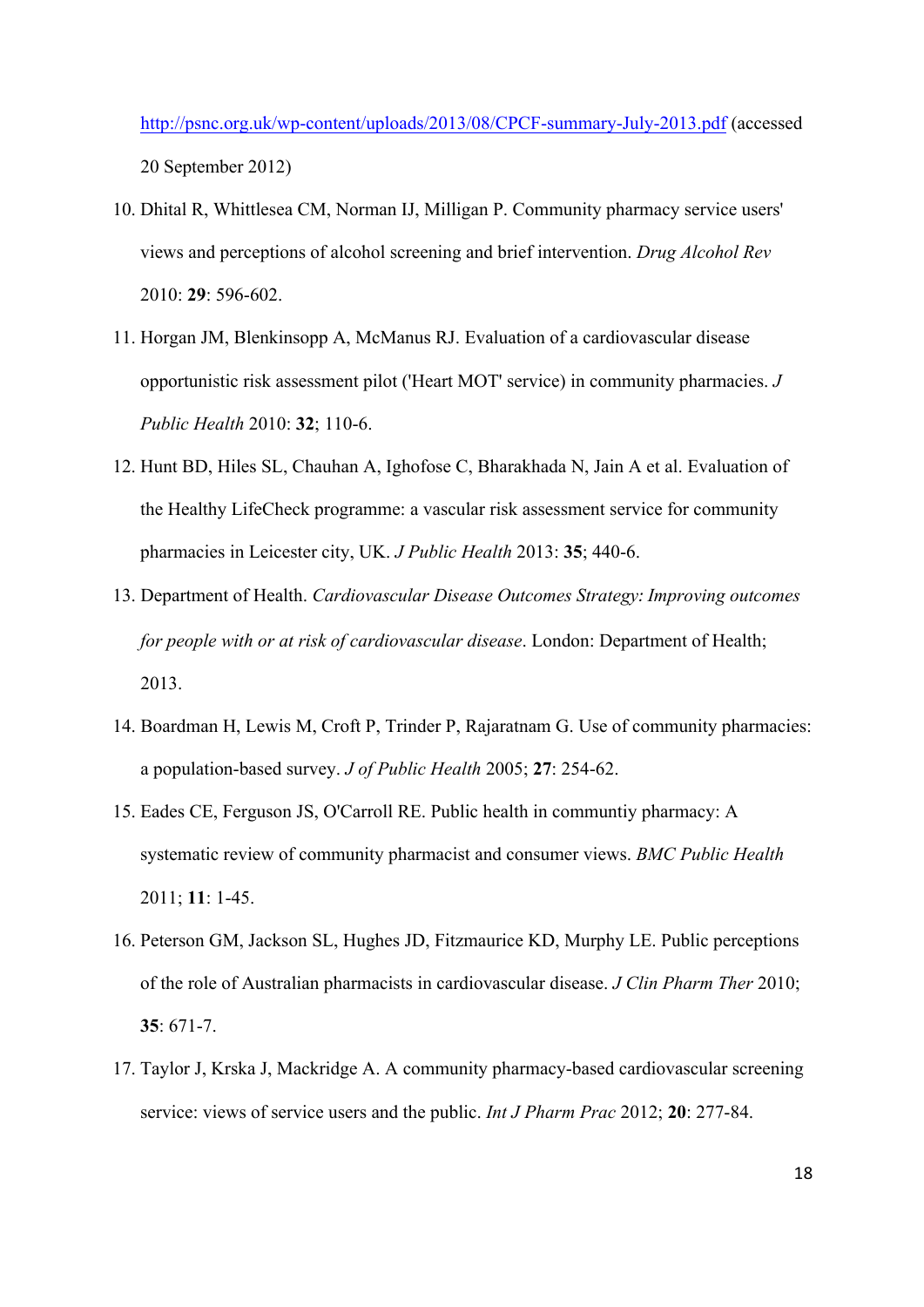- 18. Weidmann AE, Cunningham S, Gray G, Hansford D, Bermano G, Stewart D. Views of the Scottish general public on community pharmacy weight management services: international implications. *Int J Clin Pharm* 2012; **34**: 389-97.
- 19. Stewart D, Youngson E, Fitzgerald N, Watson M, Cunningham S. Community pharmacist involvement in minimising alcohol related risks: views of the general public in Scotland. *Int J Pharm Prac* 2013; **Supplement 2**: 5.
- 20. Krska J, Morecroft C. Views of the general public on the role of pharmacy in public health. *J Pharm Health Serv Res* 2010; **1**: 33-38.
- 21. Sefton Council Planning and Economic Regeneration Department. *Sefton Indices of Multiple Deprivation 2007*. Sefton: Sefton Council; 2007.
- 22. Krska J, Lovelady C, Connolly D, Parmar S, Davies MJ. Community pharmacy contribution to weight management: identifying opportunities. *Int J Pharm Prac* 2010; **18**: 7-12.
- 23. Allison T, Ahmad T, Brammah T, Symmons D, Urwin M. Can findings from postal questionnaires be combined with interview results to improve the response rate among ethnic minority populations? *Ethnic Health* 2003; **8**(1): 63-69.
- 24. Zuidgeest M, Hendriks M, Koopman L, Spreeuwenberg P, Rademakers J. A comparison of a postal survey and mixed-mode survey using a questionnaire on patients' experiences with breast care. *J Med Internet Res* 2011; **13**: e68.
- 25. Saramunee K. General public views on community pharmacy services in public health. Liverpool: Liverpool John Moores University; 2013.
- 26. The Network of Public Health Observatories. *Health profile 2011: Sefton*. London: National Statistics; 2009.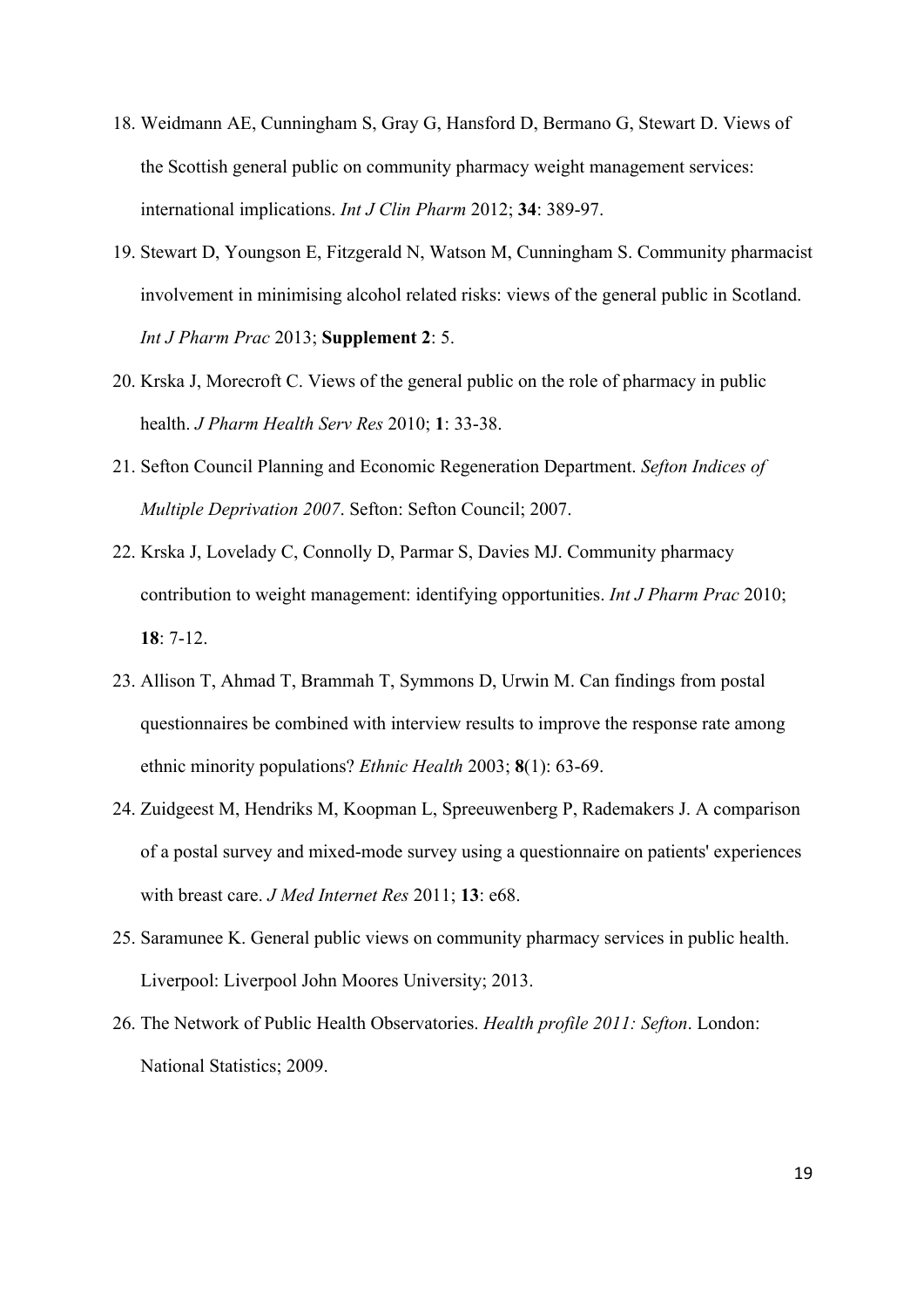- 27. Office for National Statistics. *Standard Occupational Classification 2000 (SOC2000) - Summary of structure*. South Wales: Office for National Statistics; 2000, p 1-17.
- 28. Carbone ET, Campbell MK, Honess-Morreale L. Use of cognitive interview techniques in the development of nutrition surveys and interactive nutrition messages for low-income populations. *J Am Dietetic Assoc* 2002; **102**: 690-6.
- 29. Room R. Smoking and drinking as complementary behaviours. *Biomed Pharmacother* 2004: 111-115.
- 30. Shann P, Hassell K. Flexible working: Understanding the locum pharmacist in Great Britain. *Res Social Admin Pharm* 2006; **2**: 388-407.
- 31. Anderson C, Blenkinsopp A, Armstrong M. Feedback from community pharmacy users on the contribution of community pharmacy to improving the public's health: a systematic review of the peer reviewed and non-peer reviewed literature 1990-2002. *Health Expect* 2004; **7**: 191-202.
- 32. McCluskey S, Topping AE. Increasing response rates to lifestyle surveys: A pragmatic evidence review. *Perspect Public Health* 2011; **131**: 89-94.
- 33. Sefton Council Planning and Economic Regeneration Department. *Sefton socio-economic data*. Sefton: Sefton Council; 2006.
- 34. Bush K, Kivlahan D, McDonell M, Fihn S, Bradley K. The AUDIT Alcohol Consumption Questions (AUDIT-C): An Effective Brief Screening Test for Problem Drinking. *Arch Intern Med* 1998; **158**: 1789-1795.
- 35. World Health Organisation. *Obesity and overweight*. World Health Organisation; 2014 available at http://www.who.int/mediacentre/factsheets/fs311/en/ (accessed 4 August 2014)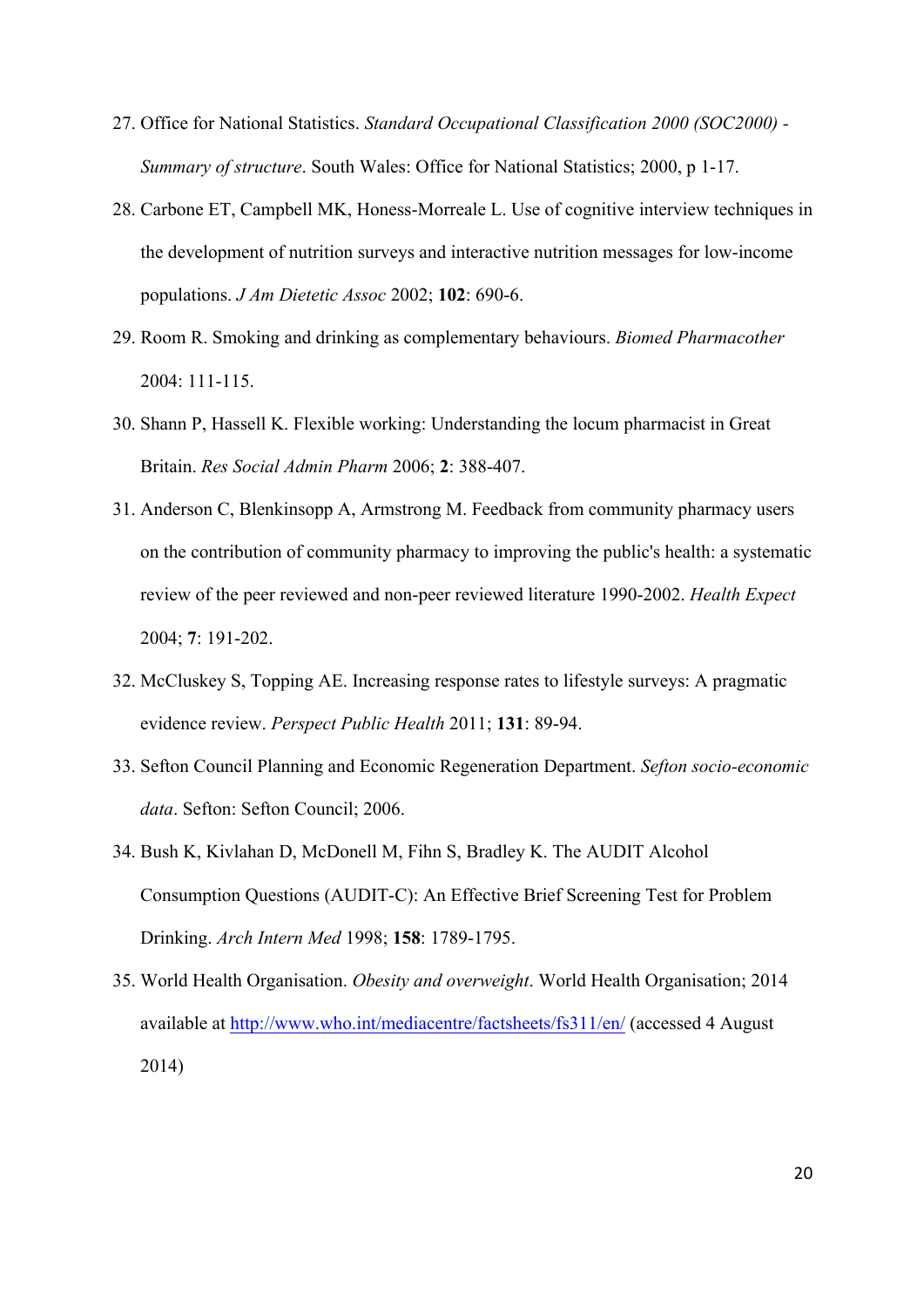36. National Health Service. *5 A day: Just eat more (fruit & veg)*. National Health Service; 2011 avalable at

http://www.nhs.uk/Livewell/5ADAY/Documents/Downloads/5%20A%20DAY%20z%20 card.pdf (accessed 10 April 2012)

- 37. Wackers FJ. *Exercise*. In: Subak-Sharpe GJ (ed) Yale University School of Medicine Heart Book. New York: Yale University School of Medicine; 2002, pp 85-94.
- 38. Huston SA, Hobson EH. Using focus groups to inform pharmacy research. *Res Social Admin Pharm* 2008; **4**: 186-205.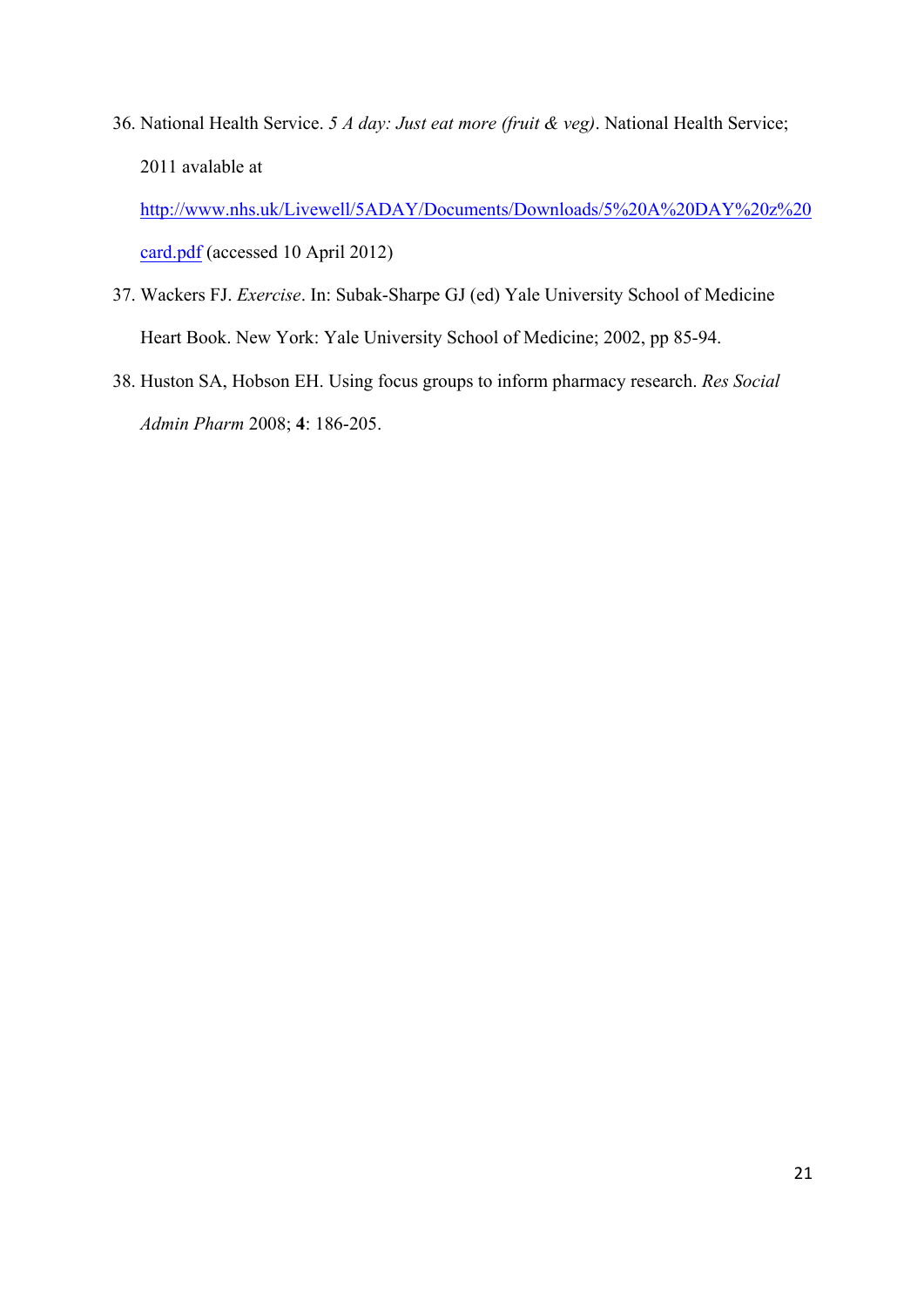| Survey data                                   |           |             | Local and national statistics $(\% )$ |             |                                  |  |  |  |
|-----------------------------------------------|-----------|-------------|---------------------------------------|-------------|----------------------------------|--|--|--|
|                                               | Count     | $\%$        | Sefton                                | England     |                                  |  |  |  |
| Gender (N=899)                                |           |             |                                       |             | Gender <sup>a</sup>              |  |  |  |
| Male                                          | 356       | 39.6        | 47.0                                  | 49.1        | Male                             |  |  |  |
| Female                                        | 543       | 60.4        | 53.0                                  | 50.9        | Female                           |  |  |  |
| Age (N=900)                                   |           |             |                                       |             | Age <sup>a</sup>                 |  |  |  |
| $18 - 34y$                                    | 105       | 11.2        | 18.3                                  | 21.9        | 16-29                            |  |  |  |
| $35 - 64$ y                                   | 486       | 54.0        | 50.9                                  | 51.9        | 30-59                            |  |  |  |
| ≥65 y                                         | 313       | 34.5        | 30.8                                  | 26.2        | $\geq 60$                        |  |  |  |
| Ethnicity ( $N = 895$ )                       |           |             |                                       |             | <b>Ethnicity<sup>a</sup></b>     |  |  |  |
| White                                         | 873       | 97.5        | 98.4                                  | 90.9        | White                            |  |  |  |
| Non-white                                     | 22        | 2.5         | 1.6                                   | 9.1         | Non-white                        |  |  |  |
| Education (N=870)                             |           |             |                                       |             | <b>Education</b> <sup>b</sup>    |  |  |  |
| School (primary or secondary school)          | 381       | 43.8        | 59.5                                  | 58.4        | GCSE* achieved                   |  |  |  |
| College/Further education                     | 277       | 31.8        |                                       |             |                                  |  |  |  |
| University (bachelor/postgraduate)            | 212       | 24.4        |                                       |             |                                  |  |  |  |
| Work status (N=899)                           |           |             |                                       |             | Economic activity <sup>a</sup>   |  |  |  |
| Not working                                   | 126       | 14.0        | 10.5                                  | 5.7         | Unemployed                       |  |  |  |
| Retired                                       | 391       | 43.5        |                                       |             |                                  |  |  |  |
| Working (Full time/Part time)                 | 382       | 42.5        | 55.7                                  | 60.6        | Employed                         |  |  |  |
| Socioeconomic status (N=856)                  |           |             |                                       |             |                                  |  |  |  |
| Lower                                         | 187       | 21.8        |                                       |             |                                  |  |  |  |
| Middle                                        | 134       | 15.7        |                                       | n/a         |                                  |  |  |  |
| Higher                                        | 535       | 62.5        |                                       |             |                                  |  |  |  |
| Deprivation (N=820)                           |           |             |                                       |             |                                  |  |  |  |
| 1 (highest deprived)                          | 188       | 22.9        | 23.7                                  | 19.8        |                                  |  |  |  |
| $\overline{2}$                                | 171       | 20.9        | 17.7                                  | 19.9        |                                  |  |  |  |
| 3                                             | 148       | 18.0        | 23.4                                  | 20.1        |                                  |  |  |  |
| $\overline{4}$                                | 160       | 19.5        | 21.1                                  | 20.1        |                                  |  |  |  |
| 5 (least deprived)                            | 153       | 18.7        | 14.1                                  | 20.2        |                                  |  |  |  |
| Smoker (N=896)                                | 163       | 18.2        | 19.3                                  | 21.2        | Adult smoking <sup>b</sup>       |  |  |  |
| Alcohol drink (N=876)                         |           |             |                                       |             |                                  |  |  |  |
| Safe drinker                                  | 353       | 40.3        |                                       |             |                                  |  |  |  |
| Unsafe drinker                                | 342       | 39.0        | 21.8                                  | 23.6        | Higher risk drinker <sup>b</sup> |  |  |  |
| Fruit/vegetable intake (N=878)                |           |             |                                       |             |                                  |  |  |  |
| $\geq$ 5 a day                                | 283       | 32.3        | 26.5                                  | 28.7        | Healthy eating <sup>b</sup>      |  |  |  |
| Exercise (N=895)                              |           |             |                                       |             |                                  |  |  |  |
| $\geq$ 3 times a week                         | 474       | 53.0        | 10.9                                  | 11.5        | Physically active <sup>b</sup>   |  |  |  |
| Weight $(N=768)$                              |           |             |                                       |             |                                  |  |  |  |
| Normal                                        | 352       | 45.8        |                                       |             |                                  |  |  |  |
| Overweight (BMI $\geq$ 25 kg/m <sup>2</sup> ) | 416       | 54.2        | 23.9                                  | 24.2        | Obese adults <sup>t</sup>        |  |  |  |
| General Health (N=891)                        |           |             |                                       |             | General health <sup>a</sup>      |  |  |  |
|                                               |           |             | 11.2                                  |             |                                  |  |  |  |
| Poor<br>Fair                                  | 67<br>217 | 7.5<br>24.4 | 21.7                                  | 9.2<br>22.2 | Not good<br>Fairly good          |  |  |  |
| Good                                          | 607       | 68.1        | 67.0                                  | 68.6        | Good                             |  |  |  |
| Taking medication regularly (N=892)           | 577       | 64.7        |                                       |             |                                  |  |  |  |
|                                               |           |             |                                       |             |                                  |  |  |  |
| Pharmacy user type (N=896)                    |           |             |                                       |             |                                  |  |  |  |
| Infrequent users                              | 321       | 35.8        |                                       |             |                                  |  |  |  |
| Frequent user                                 | 575       | 64.2        |                                       |             |                                  |  |  |  |
| Chronic health conditions                     |           |             |                                       |             |                                  |  |  |  |
| Hypertension (N=887)                          | 279       | 31.5        |                                       |             |                                  |  |  |  |
| Diabetes (N=884)                              | 98        | 11.1        |                                       |             |                                  |  |  |  |
| High Cholesterol (N=879)                      | 221       | 25.1        |                                       |             |                                  |  |  |  |
| Obesity (N=885)                               | 254       | 28.4        |                                       |             |                                  |  |  |  |
| Heart Disease (N=886)                         | 107       | 12.1        |                                       |             |                                  |  |  |  |
| Smoking related problem (N=884)               | 47        | 5.3         |                                       |             |                                  |  |  |  |
| Alcohol related problem (N=882)               | 23        | 2.6         |                                       |             |                                  |  |  |  |

## **Table 1** Demographics characteristics and health of respondents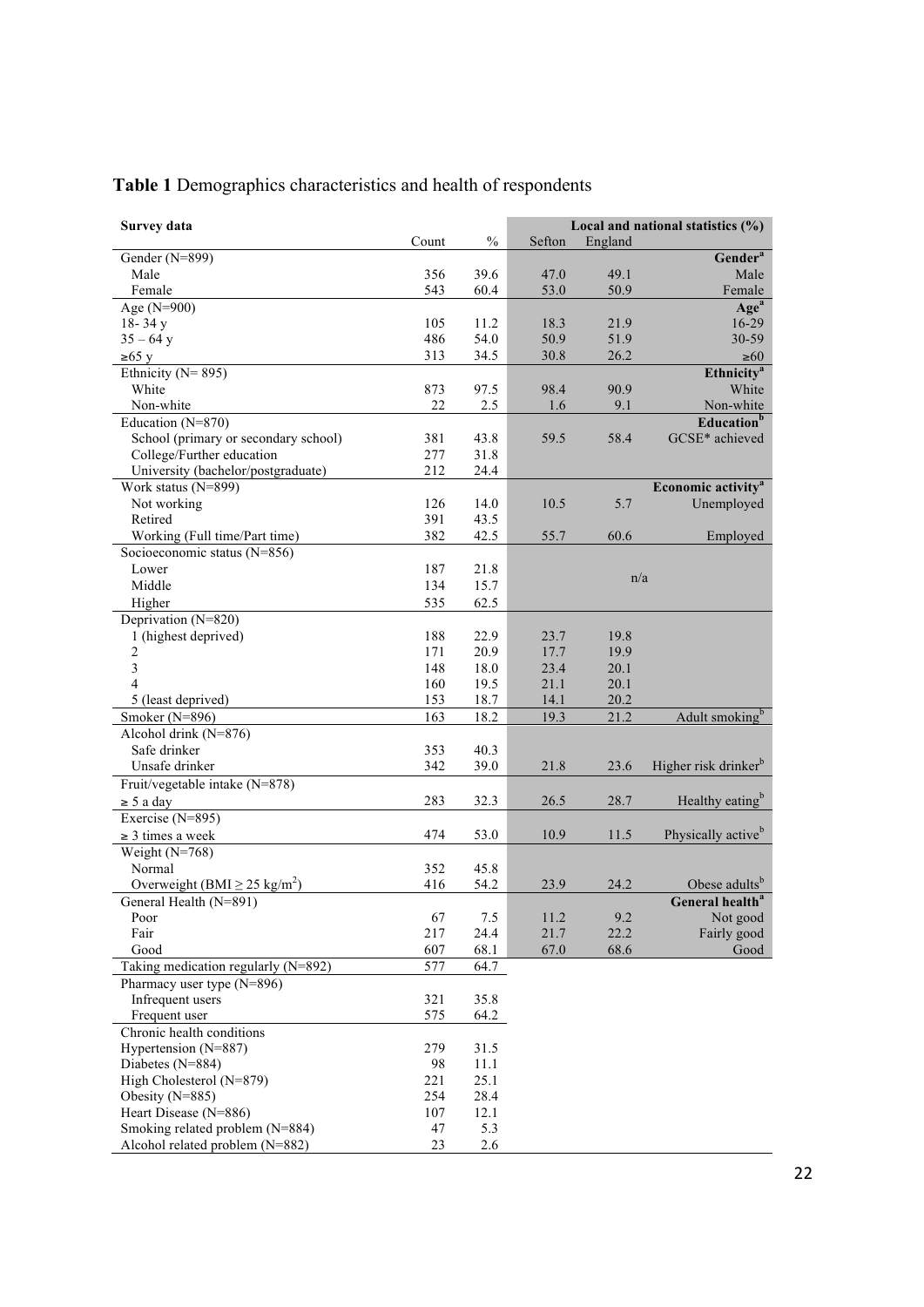Source: \*GCSE: General Certificate of Secondary Education<br><sup>a</sup>Sefton Socioeconomic data (Sefton Council Planning and Economic Regeneration Department 2006)<br><sup>b</sup>Sefton Health Profile 2011 (The Network of Public Health Observa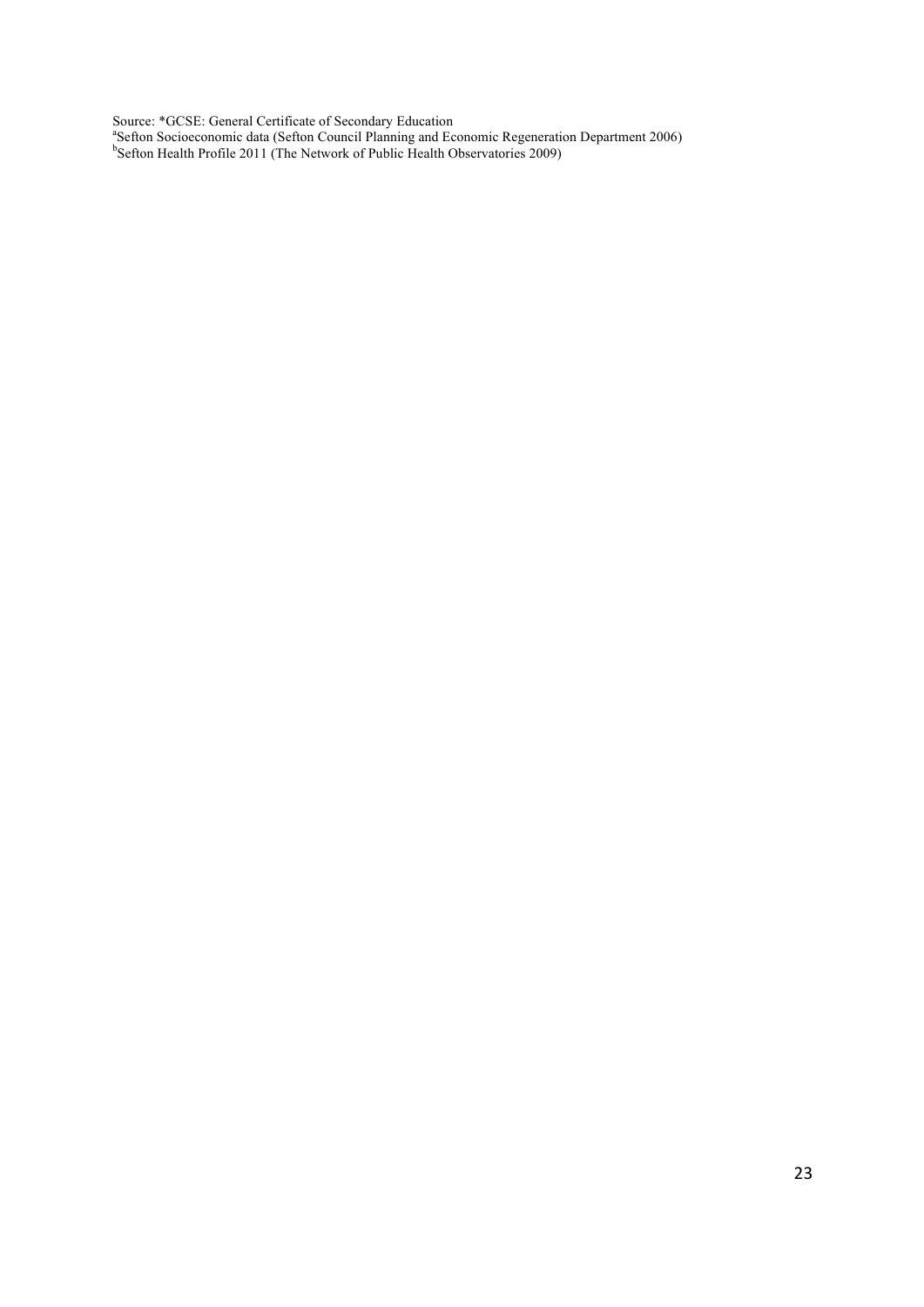**Table 2** Associations between willingness to use pharmacy public health services and demographic and health variables

|                                                                               | Odds Ratio, 95% Confidence Interval |                                         |                          |                     |                      |                 |                               |                 |                                |                 |                          |                 |                          |                 |
|-------------------------------------------------------------------------------|-------------------------------------|-----------------------------------------|--------------------------|---------------------|----------------------|-----------------|-------------------------------|-----------------|--------------------------------|-----------------|--------------------------|-----------------|--------------------------|-----------------|
|                                                                               | <b>Stopping smoking</b>             |                                         | <b>Sensible drinking</b> |                     | Weight<br>management |                 | <b>Heart</b> health<br>advice |                 | <b>Blood pressure</b><br>check |                 | <b>Cholesterol check</b> |                 | <b>Blood sugar check</b> |                 |
| Gender (Reference = Male)                                                     |                                     |                                         |                          |                     |                      |                 |                               |                 |                                |                 |                          |                 |                          |                 |
| Female                                                                        | 0.94                                | $(0.55 - 1.63)$                         | 0.82                     | $(0.51 - 1.31)$     | $1.92*$              | $(1.29 - 2.85)$ | 1.15                          | $(0.80-1.66)$   | $1.71*$                        | $(1.17-2.50)$   | 1.88*                    | $(1.28 - 2.75)$ | $1.54*$                  | $(1.06 - 2.24)$ |
|                                                                               |                                     | Age group (Reference = age $\leq$ 34 y) |                          |                     |                      |                 |                               |                 |                                |                 |                          |                 |                          |                 |
| $35 - 64$ y                                                                   | $0.40*$                             | $(0.19 - 0.88)$                         | 0.55                     | $(0.28 - 1.06)$     | 0.78                 | $(0.42 - 1.46)$ | 0.76                          | $(0.41 - 1.38)$ | 0.72                           | $(0.36 - 1.42)$ | 0.80                     | $(0.40 - 1.58)$ | 0.74                     | $(0.38 - 1.43)$ |
| $\geq 65$ y                                                                   | $0.27*$                             | $(0.09 - 0.84)$                         | 0.39                     | $(0.15 - 1.03)$     | 0.57                 | $(0.25 - 1.29)$ | 0.55                          | $(0.25 - 1.22)$ | 0.51                           | $(0.22 - 1.22)$ | 0.51                     | $(0.21 - 1.21)$ | 0.44                     | $(0.19-1.01)$   |
| Work status (Reference = $Not working$ )                                      |                                     |                                         |                          |                     |                      |                 |                               |                 |                                |                 |                          |                 |                          |                 |
| Retired                                                                       | 0.60                                | $(0.22 - 1.65)$                         | 0.74                     | $(0.31 - 1.77)$     | 0.55                 | $(0.27 - 1.11)$ | 0.86                          | $(0.44-1.69)$   | 0.66                           | $(0.32 - 1.35)$ | 0.79                     | $(0.39 - 1.64)$ | 0.69                     | $(0.33 - 1.41)$ |
| Working                                                                       | 1.64                                | $(0.74 - 3.64)$                         | 1.20                     | $(0.61 - 2.36)$     | 0.76                 | $(0.42 - 1.38)$ | 1.34                          | $(0.76 - 2.37)$ | 0.91                           | $(0.48 - 1.72)$ | 1.03                     | $(0.55 - 1.94)$ | 0.76                     | $(0.41 - 1.43)$ |
| Socioeconomic status (Reference = Lower)                                      |                                     |                                         |                          |                     |                      |                 |                               |                 |                                |                 |                          |                 |                          |                 |
| Middle                                                                        | $2.56*$                             | $(1.09-6.00)$                           | 0.98                     | $(0.49-1.98)$       | 1.07                 | $(0.58-1.99)$   | 0.89                          | $(0.49-1.62)$   | 1.09                           | $(0.57 - 2.08)$ | 0.91                     | $(0.48 - 1.74)$ | 0.81                     | $(0.43 - 1.51)$ |
| Higher                                                                        | 1.82                                | $(0.85 - 3.94)$                         | 0.67                     | $(0.36 - 1.24)$     | 0.72                 | $(0.42 - 1.22)$ | 0.72                          | $(0.43 - 1.18)$ | 0.82                           | $(0.48 - 1.40)$ | 0.71                     | $(0.41 - 1.21)$ | 0.67                     | $(0.39 - 1.13)$ |
| <b>Smoking (Reference = Non-smoker)</b>                                       |                                     |                                         |                          |                     |                      |                 |                               |                 |                                |                 |                          |                 |                          |                 |
| Yes                                                                           | 15.96                               | $(8.70 - 29.27)$                        | $1.96*$                  | $(1.14 - 3.38)$     | 0.93                 | $(0.56 - 1.56)$ | 1.34                          | $(0.82 - 2.21)$ | 0.92                           | $(0.55 - 1.54)$ | 0.83                     | $(0.49 - 1.40)$ | 0.86                     | $(0.52 - 1.44)$ |
|                                                                               |                                     | Alcohol drink (Reference = Non-drinker) |                          |                     |                      |                 |                               |                 |                                |                 |                          |                 |                          |                 |
| Safe drinker                                                                  | $0.50*$                             | $(0.26 - 0.95)$                         | 0.92                     | $(0.48 - 1.74)$     | 0.82                 | $(0.50 - 1.34)$ | 1.11                          | $(0.70 - 1.76)$ | 1.58                           | $(0.98 - 2.55)$ | $1.67*$                  | $(1.03 - 2.70)$ | 1.59                     | $(0.99 - 2.56)$ |
| Unsafe<br>drinker                                                             | $0.33*$                             | $(0.16 - 0.68)$                         | $1.92*$                  | $(1.01-3.66)$       | 0.93                 | $(0.54 - 1.59)$ | 1.08                          | $(0.65 - 1.78)$ | 1.37                           | $(0.82 - 2.32)$ | 1.48                     | $(0.88 - 2.50)$ | 1.34                     | $(0.80 - 2.23)$ |
| Weight (Reference = Normal)                                                   |                                     |                                         |                          |                     |                      |                 |                               |                 |                                |                 |                          |                 |                          |                 |
| Overweight                                                                    | 1.10                                | $(0.66 - 1.86)$                         | 0.73                     | $(0.47-1.15)$ 2.72* |                      | $(1.85-4.00)$   | 1.26                          | $(0.88 - 1.79)$ | 1.33                           | $(0.91 - 1.93)$ | 1.27                     | $(0.87 - 1.85)$ | 1.13                     | $(0.79 - 1.64)$ |
| General Health (Reference = Poor health)                                      |                                     |                                         |                          |                     |                      |                 |                               |                 |                                |                 |                          |                 |                          |                 |
| Fair                                                                          | 1.81                                | $(0.62 - 5.34)$                         | 3.00                     | $(0.93 - 9.62)$     | $2.41*$              | $(1.10-5.31)$   | $2.48*$                       | $(1.20 - 5.12)$ | $2.57*$                        | $(1.26 - 5.26)$ | $2.61*$                  | $(1.27 - 5.38)$ | $2.37*$                  | $(1.16 - 4.86)$ |
| Good                                                                          | 1.83                                | $(0.64 - 5.26)$                         | $3.42*$                  | $(1.09-10.72)$      | $2.21*$              | $(1.03 - 4.74)$ | $2.37*$                       | $(1.18 - 4.78)$ | $3.33*$                        | $(1.67 - 6.65)$ | $2.73*$                  | $(1.37 - 5.45)$ | $2.71*$                  | $(1.36 - 5.39)$ |
| <b>Pharmacy user type (Reference = Infrequent user)</b>                       |                                     |                                         |                          |                     |                      |                 |                               |                 |                                |                 |                          |                 |                          |                 |
| Frequent<br>user<br>$\mathbf{M}$ , $\mathbf{M}$ , $\mathbf{M}$ , $\mathbf{M}$ | 1.77                                | $(1.01 - 3.10)$                         | $2.19*$                  | $(1.33 - 3.60)$     | $1.73*$              | $(1.16 - 2.60)$ | $1.64*$                       | $(1.13 - 2.39)$ | $1.57*$                        | $(1.05 - 2.33)$ | 1.47                     | $(0.99 - 2.19)$ | $1.63*$                  | $(1.10-2.40)$   |

Note:\**P*-value < 0.05